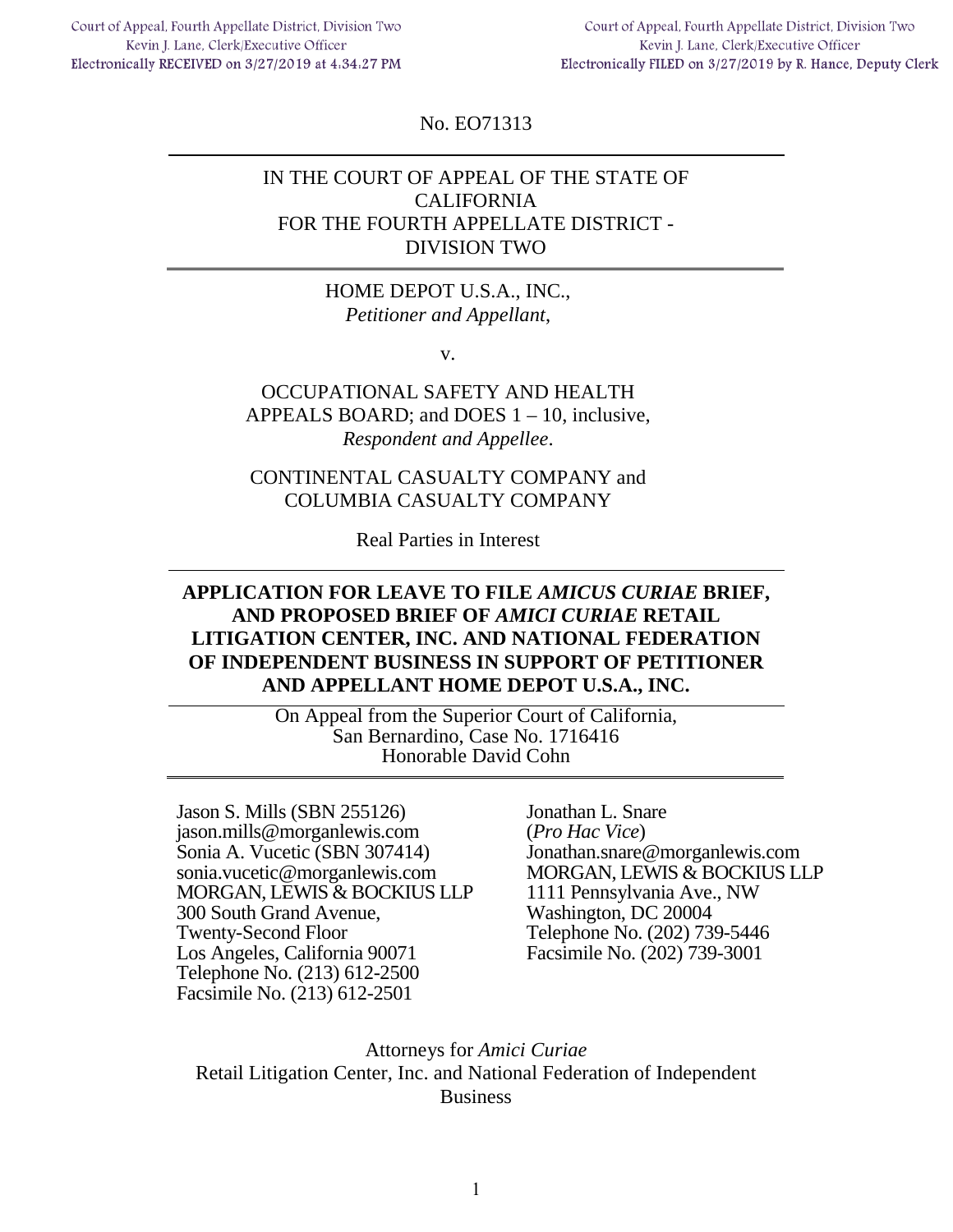#### TO BE FILED IN THE COURT OF APPEAL APP-008

| <b>COURT OF APPEAL</b>                                                                                                                                                                                                                                                                                                                                                                                                                                                              | FOURTH APPELLATE DISTRICT, DIVISION TWO                                     | COURT OF APPEAL CASE NUMBER:<br>E071313 |  |  |
|-------------------------------------------------------------------------------------------------------------------------------------------------------------------------------------------------------------------------------------------------------------------------------------------------------------------------------------------------------------------------------------------------------------------------------------------------------------------------------------|-----------------------------------------------------------------------------|-----------------------------------------|--|--|
| ATTORNEY OR PARTY WITHOUT ATTORNEY:<br>INAME: Sonia A. Vucetic<br>FIRM NAME: Morgan, Lewis & Bockius LLP                                                                                                                                                                                                                                                                                                                                                                            | STATE BAR NUMBER: 307414                                                    | SUPERIOR COURT CASE NUMBER:<br>1716416  |  |  |
| STREET ADDRESS: 300 So. Grand Ave., 22nd Floor<br>CITY: Los Angeles<br>TELEPHONE NO.: 213.612.2500<br>E-MAIL ADDRESS: svucetic@morganlewis.com<br>ATTORNEY FOR (name): Retail Litigation Center, Inc.                                                                                                                                                                                                                                                                               | STATE: CA<br>FAX NO.: 213.612.2501                                          | ZIP CODE: 90071                         |  |  |
| APPELLANT/ Home Depot U.S.A., Inc.<br><b>PETITIONER:</b><br><b>RESPONDENT/</b><br><b>REAL PARTY IN INTEREST:</b>                                                                                                                                                                                                                                                                                                                                                                    | Occupational Safety and Health Appeals Board                                |                                         |  |  |
| (Check one):<br>$\boldsymbol{x}$                                                                                                                                                                                                                                                                                                                                                                                                                                                    | <b>CERTIFICATE OF INTERESTED ENTITIES OR PERSONS</b><br>INITIAL CERTIFICATE | SUPPLEMENTAL CERTIFICATE                |  |  |
| Notice: Please read rules 8.208 and 8.488 before completing this form. You may use this form for the initial<br>certificate in an appeal when you file your brief or a prebriefing motion, application, or opposition to such a<br>motion or application in the Court of Appeal, and when you file a petition for an extraordinary writ. You may<br>also use this form as a supplemental certificate when you learn of changed or additional information that must<br>be disclosed. |                                                                             |                                         |  |  |

1. This form is being submitted on behalf of the following party (name ): Retail Litigation Center, Inc.

2. a.  $\boxed{x}$  There are no interested entities or persons that must be listed in this certificate under rule 8.208.

b. Interested entities or persons required to be listed under rule 8.208 are as follows:

|     | Full name of interested<br>entity or person | <b>Nature of interest</b><br>(Explain): |
|-----|---------------------------------------------|-----------------------------------------|
| (1) |                                             |                                         |
| (2) |                                             |                                         |
| (3) |                                             |                                         |
| (4) |                                             |                                         |
| (5) |                                             |                                         |
|     | Continued on attachment 2.                  |                                         |

The undersigned certifies that the above-listed persons or entities (corporations, partnerships, firms, or any other association, but not including government entities or their agencies) have either (1) an ownership interest of 10 percent or more in the party if it is an entity; or (2) a financial or other interest in the outcome of the proceeding that the justices should consider in determining whether to disqualify themselves, as defined in rule 8.208(e)(2).

Date: March 27, 2019

| Sonia A. Vucetic |  |                |  |
|------------------|--|----------------|--|
|                  |  | <b>ALCO AN</b> |  |

| tic                  |                                      |
|----------------------|--------------------------------------|
| (TYPE OR PRINT NAME) | (SIGNATURE OF APPELLANT OR ATTORNEY) |

Form Approved for Optional Use Judicial Council of California APP-008 [Rev. January 1, 2017] CERTIFICATE OF INTERESTED ENTITIES OR PERSONS Cal. Rules of Court, rules 8.208, 8.488

Page 1 of 1 www.courts.ca.gov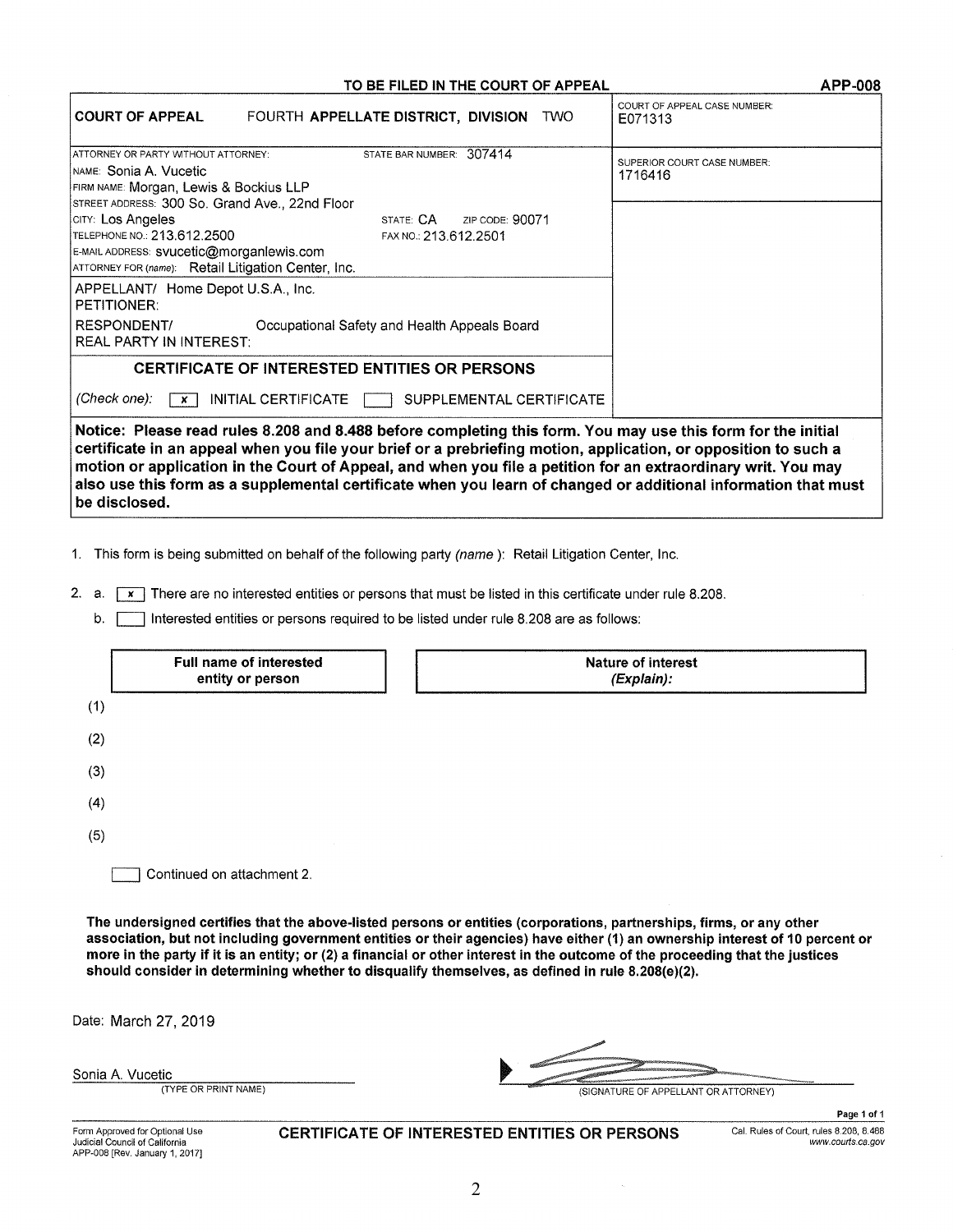#### TO BE FILED IN THE COURT OF APPEAL **APP-008**

| <b>COURT OF APPEAL</b>                                                                                                                                                                                                                                                                                                                                                                                                                                                              | FOURTH APPELLATE DISTRICT, DIVISION TWO                                                                |                          | COURT OF APPEAL CASE NUMBER:<br>E071313 |  |
|-------------------------------------------------------------------------------------------------------------------------------------------------------------------------------------------------------------------------------------------------------------------------------------------------------------------------------------------------------------------------------------------------------------------------------------------------------------------------------------|--------------------------------------------------------------------------------------------------------|--------------------------|-----------------------------------------|--|
| ATTORNEY OR PARTY WITHOUT ATTORNEY:<br>Імамє: Sonia A. Vucetic                                                                                                                                                                                                                                                                                                                                                                                                                      | STATE BAR NUMBER: 307414                                                                               |                          | SUPERIOR COURT CASE NUMBER:             |  |
| FIRM NAME: Morgan, Lewis & Bockius LLP<br>STREET ADDRESS: 300 So. Grand Ave., 22nd Floor                                                                                                                                                                                                                                                                                                                                                                                            |                                                                                                        |                          | 1716416                                 |  |
| CITY: Los Angeles<br>TELEPHONE NO.: 213.612.2500<br>E-MAIL ADDRESS: svucetic@morganlewis.com                                                                                                                                                                                                                                                                                                                                                                                        | STATE: CA<br>FAX NO.: 213.612.2501<br>ATTORNEY FOR (name): National Federation of Independent Business | ZIP CODE: 90071          |                                         |  |
| APPELLANT/ Home Depot U.S.A., Inc.<br><b>PETITIONER:</b><br>RESPONDENT/<br><b>REAL PARTY IN INTEREST:</b>                                                                                                                                                                                                                                                                                                                                                                           | Occupational Safety and Health Appeals Board                                                           |                          |                                         |  |
|                                                                                                                                                                                                                                                                                                                                                                                                                                                                                     | <b>CERTIFICATE OF INTERESTED ENTITIES OR PERSONS</b>                                                   |                          |                                         |  |
| (Check one):<br>$\mathbf{x}$                                                                                                                                                                                                                                                                                                                                                                                                                                                        | INITIAL CERTIFICATE                                                                                    | SUPPLEMENTAL CERTIFICATE |                                         |  |
| Notice: Please read rules 8.208 and 8.488 before completing this form. You may use this form for the initial<br>certificate in an appeal when you file your brief or a prebriefing motion, application, or opposition to such a<br>motion or application in the Court of Appeal, and when you file a petition for an extraordinary writ. You may<br>also use this form as a supplemental certificate when you learn of changed or additional information that must<br>be disclosed. |                                                                                                        |                          |                                         |  |

1. This form is being submitted on behalf of the following party (name ): National Federation of Independent Business

2. a.  $\boxed{\mathbf{x}}$  There are no interested entities or persons that must be listed in this certificate under rule 8.208.

b. **Interested entities or persons required to be listed under rule 8.208 are as follows:** 

|     | Full name of interested<br>entity or person | <b>Nature of interest</b><br>(Explain): |
|-----|---------------------------------------------|-----------------------------------------|
| (1) |                                             |                                         |
| (2) |                                             |                                         |
| (3) |                                             |                                         |
| (4) |                                             |                                         |
| (5) |                                             |                                         |
|     | Continued on attachment 2.                  |                                         |

The undersigned certifies that the above-listed persons or entities (corporations, partnerships, firms, or any other association, but not including government entities or their agencies) have either (1) an ownership interest of 10 percent or more in the party if it is an entity; or (2) a financial or other interest in the outcome of the proceeding that the justices should consider in determining whether to disqualify themselves, as defined in rule 8.208(e)(2).

Date: March 27, 2019

|  | Sonia A. Vucetic |
|--|------------------|
|  | TURF             |

| tic                  |                                       |
|----------------------|---------------------------------------|
| (TYPE OR PRINT NAME) | "(SIGNATURE OF APPELLANT OR ATTORNEY) |

Form Approved for Optional Use Judicial Council of California APP-008 [Rev. January 1, 2017] CERTIFICATE OF INTERESTED ENTITIES OR PERSONS Cal. Rules of Court, rules 8.208, 8.488

Page 1 of 1 www.courts.ca.gov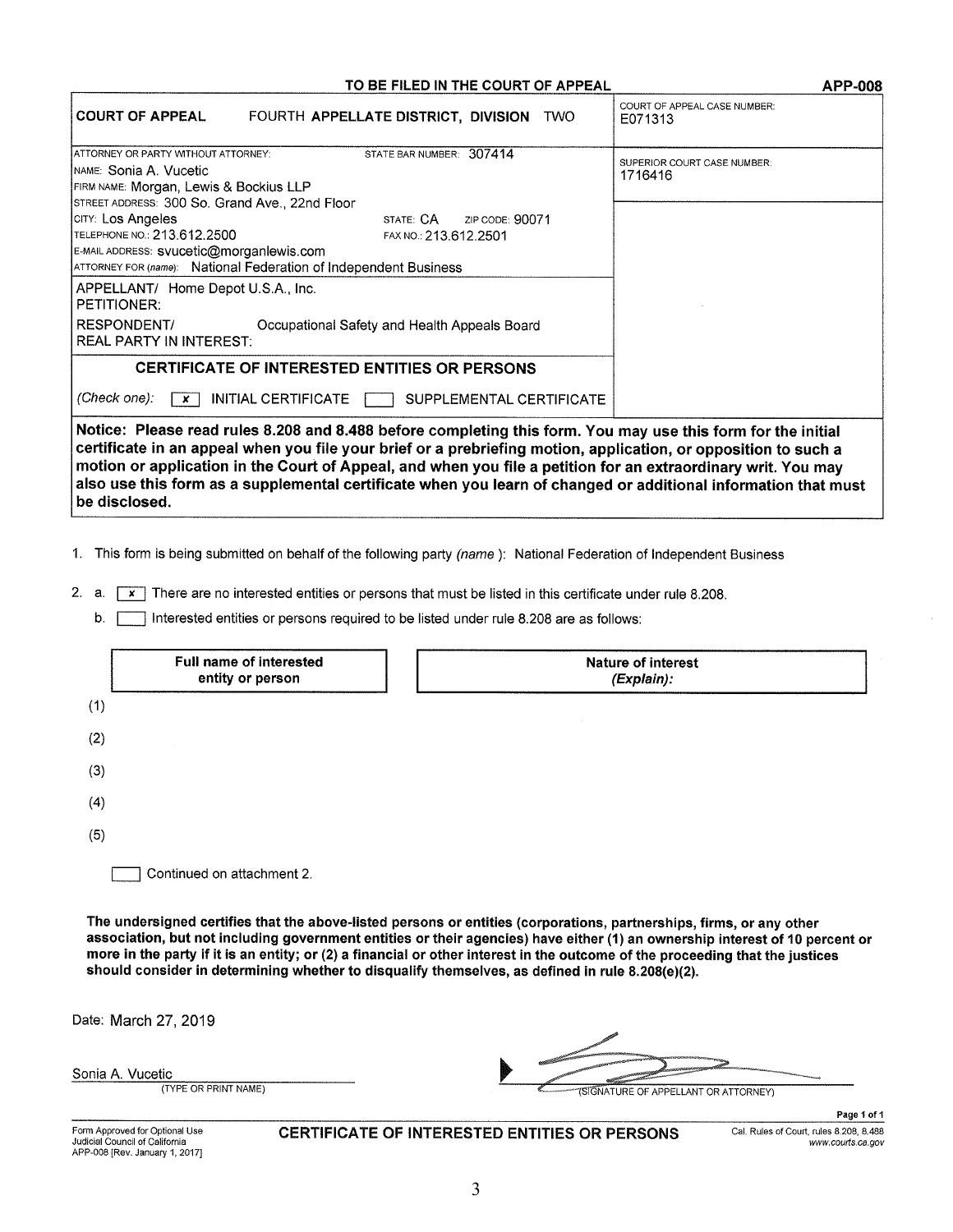#### <span id="page-3-2"></span>**APPLICATION TO FILE** *AMICUS CURIAE* **BRIEF**

Pursuant to Rule 8.520(f) of the California Rules of Court, the Retail Litigation Center ("RLC") and the National Federation of Independent Business Small Business Legal Center ("NFIB") respectfully request leave to file the accompanying *amicus curiae* brief in support of Petitioner and Appellant Home Depot U.S.A., Inc. ("Home Depot").<sup>[1](#page-3-0)</sup>

RLC is the only public policy organization dedicated to representing the retail industry in the judiciary. The RLC counts as its members many of the country's largest and most innovative retailers, across a breadth of industries. These member retailers employ millions of workers in the United States and account for tens of billions of dollars in annual sales. The RLC seeks to present courts with the industry's perspective on significant legal issues that impact its members, and to highlight the potential industry-wide consequences of legal principles that may be determined in pending cases. It regularly files *amicus curiae* briefs before state supreme courts, federal district courts, federal courts of appeal, and the U.S. Supreme Court in cases involving workplace health and safety regulations and other matters of importance to its members*.*

<span id="page-3-1"></span><span id="page-3-0"></span><sup>&</sup>lt;sup>1</sup> No party or counsel for a party in the pending appeal authored this proposed brief in whole or in part or made a monetary contribution intended to fund the preparation or submission of the proposed brief. No person or entity other than *amici*, their members, or counsel made a monetary contribution intended to fund the preparation or submission of the proposed brief. (*See* Cal. Rules of Court, rule 8.200(c)(3).)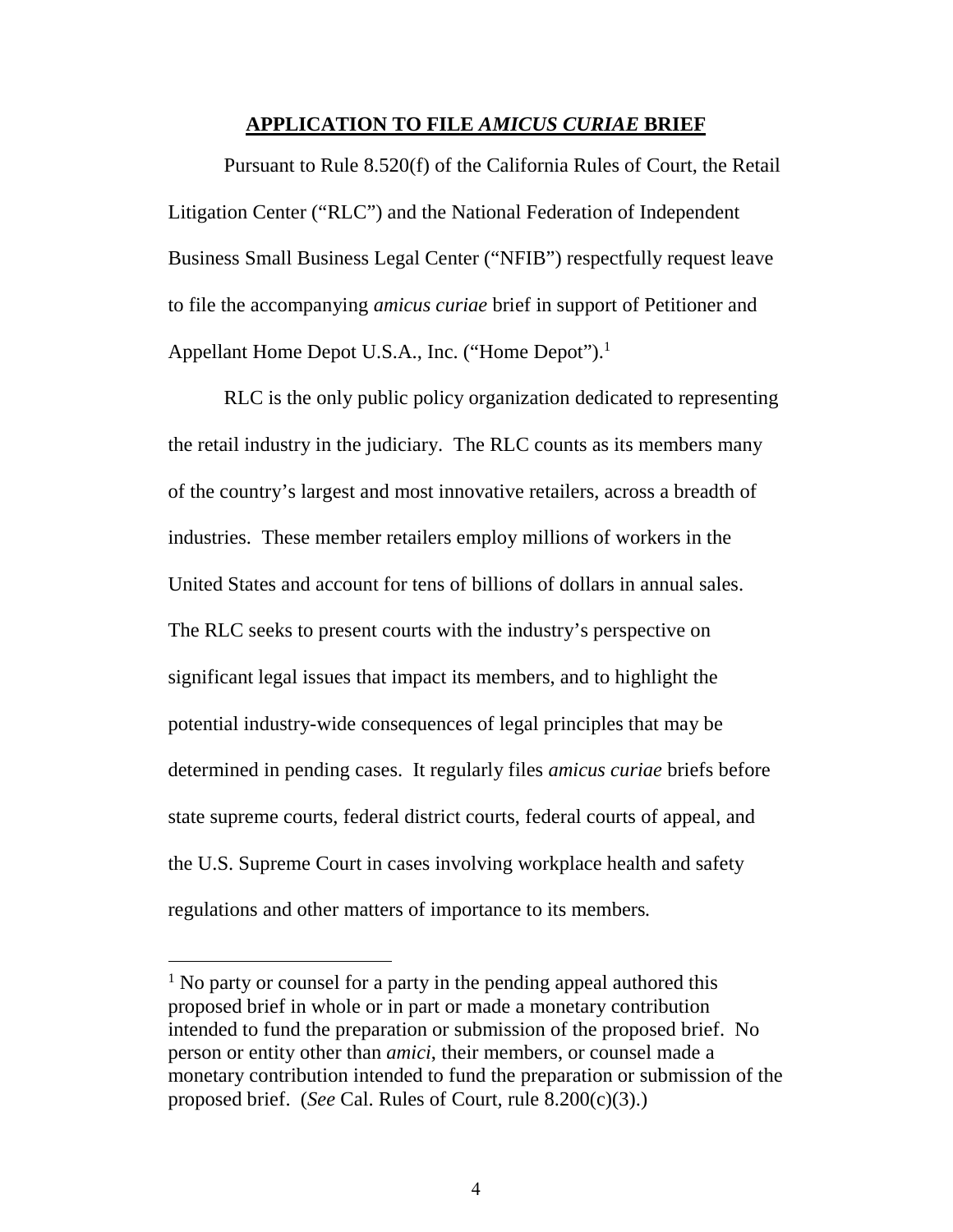NFIB is a nonprofit, public interest law firm established to provide legal resources and be the voice for small businesses in the nation's courts through representation on issues of public interest affecting small businesses. NFIB is the nation's leading small business association, with offices in Washington, D.C. and all 50 state capitals. Founded in 1943 as a nonprofit, nonpartisan organization, NFIB's mission is to promote and protect the right of its members to own, operate, and grow their businesses. NFIB represents businesses nationwide. The NFIB Small Business Legal Center represents the interests of small business in the nation's courts and participates in precedent setting cases that will have a critical impact on small businesses nationwide.

<span id="page-4-1"></span><span id="page-4-0"></span>*Amici's* members have a substantial interest in ensuring that the California Occupational Safety and Health Administration's ("Cal-OSHA's") regulations and corresponding standards are interpreted and implemented in ways that are fair and practical. All businesses with operations in California, including *Amici's* members, must comply with the footwear protection requirements set forth in the California Code of Regulations, title 8, section 3385(a), of Cal-OSHA and will be directly impacted if the Court upholds the Board's unsupported decision below, as will their employees. Thus, this Court's review of the decision of the Occupational Safety & Health Appeals Board (the "Board") in *Home Depot U.S.A., Inc. v. Occupational Safety and Health Appeals Board* ("*Home*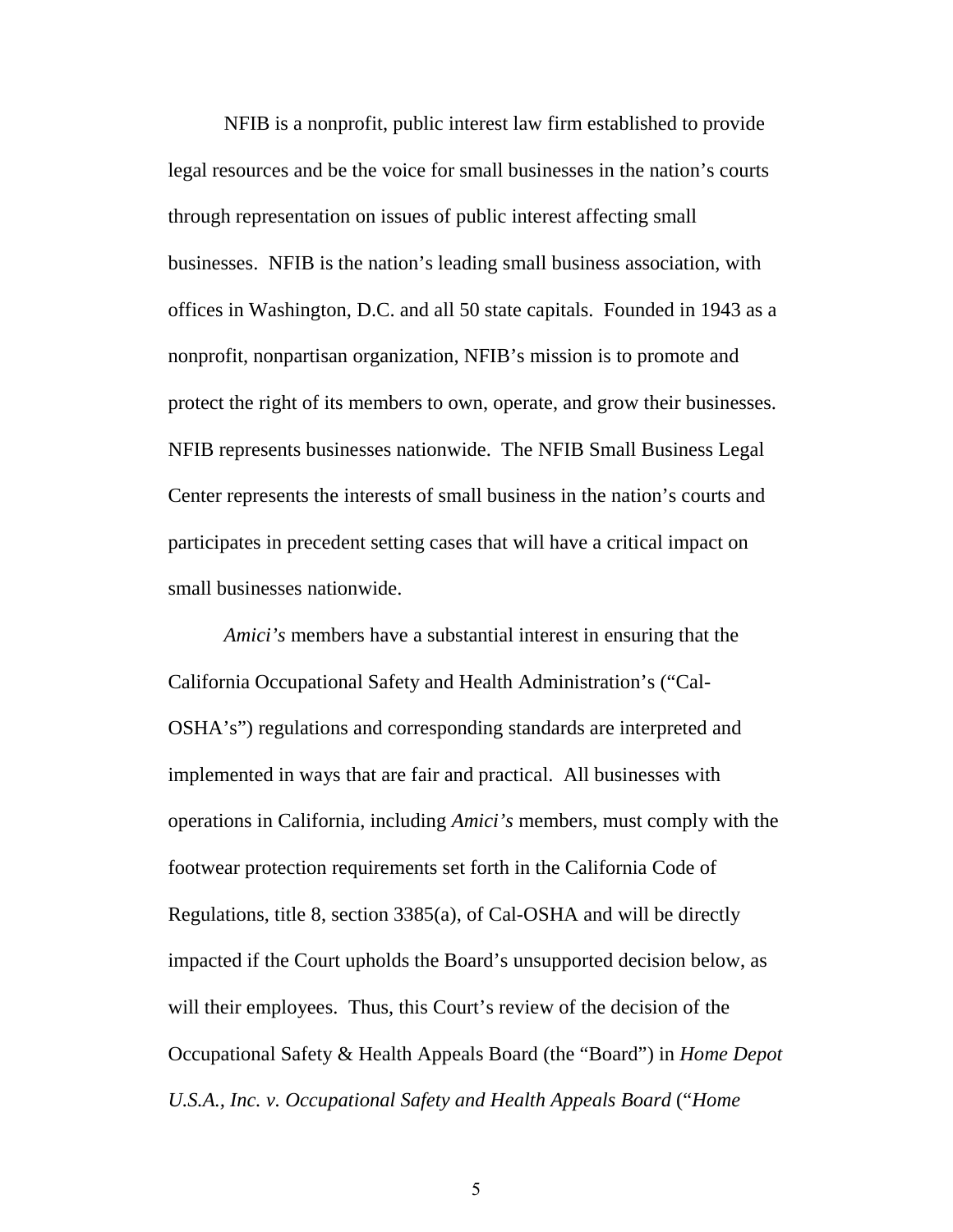*Depot*") will have major policy implications and affect millions of workers and employers in California.

The RLC and NFIB support Home Depot's position that the State of California's Occupational Safety and Health Appeals Board's decision upholding the foot protection citation is impractical and inconsistent with statutory and regulatory requirements. The Board's decision to require protective footwear focused solely on one factor - the weight of an object being lifted – and ignored other relevant factors such as employee job responsibilities, the hazardous nature of the object and whether the employer had implemented other effective safety protocols. The RLC and NFIB write separately to provide examples of the real-life implications of the Board's unsupported and overbroad application of the footwear protection regulations. *Amici*'s examples demonstrate why this Court should reverse the Board's decision, which might otherwise require employers to provide steel-toed boots or similar protective footwear to virtually all employees in any workplace environment where employees may occasionally lift any item weighing 40 pounds or more.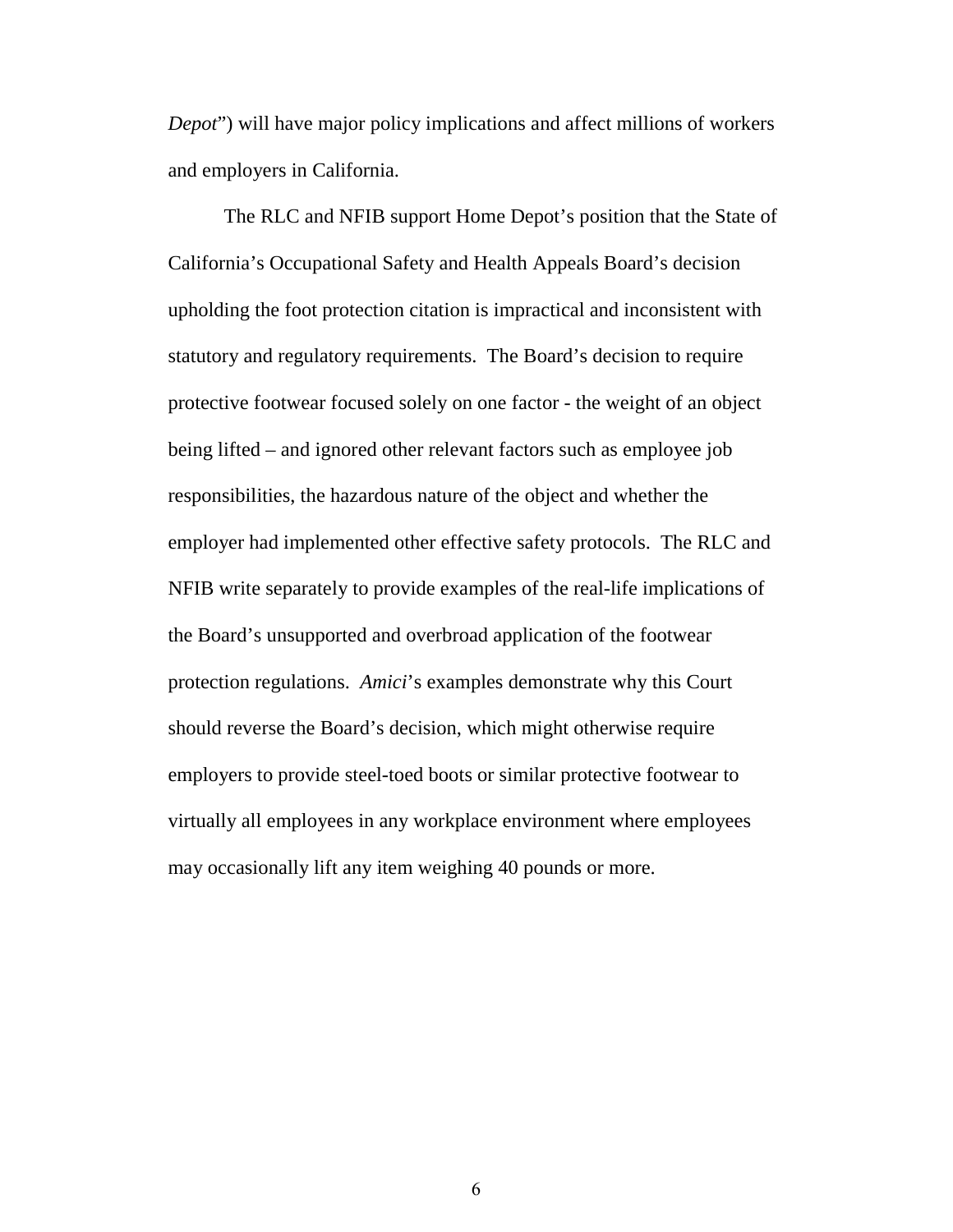Jonathan Snare Jason S. Mills Sonia A. Vucetic Attorneys for Amici Curiae The Retail Litigation Center and National Federation of Independent Business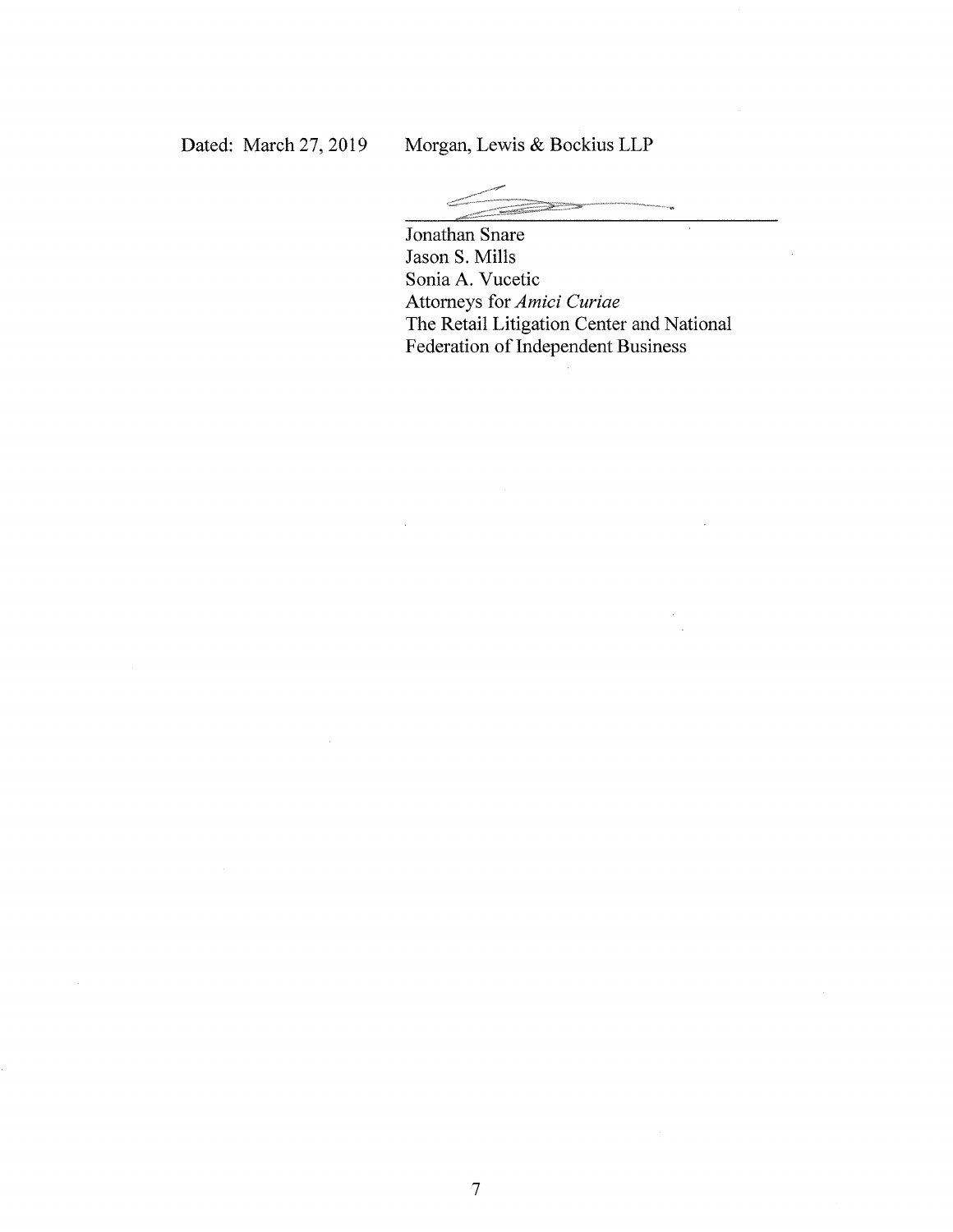# **TABLE OF CONTENTS**

# **Page**

| A.        | The Board's Decision Articulates a Sweeping New<br>Definition of the "Zone of Danger" Based Solely on<br>the Weight of an Object Because The Board Ignored            |
|-----------|-----------------------------------------------------------------------------------------------------------------------------------------------------------------------|
| <b>B.</b> | The Board's Decision Will Lead to Irrational Results<br>for Employees in Large and Small California Retailers                                                         |
| C.        | A More Thoughtful Approach Considers Other Factors<br>in Addition to Weight, Such as the Employee's Overall<br>Job Duties, the Nature of the Objects, and Alternative |
|           | .22                                                                                                                                                                   |
|           | 20                                                                                                                                                                    |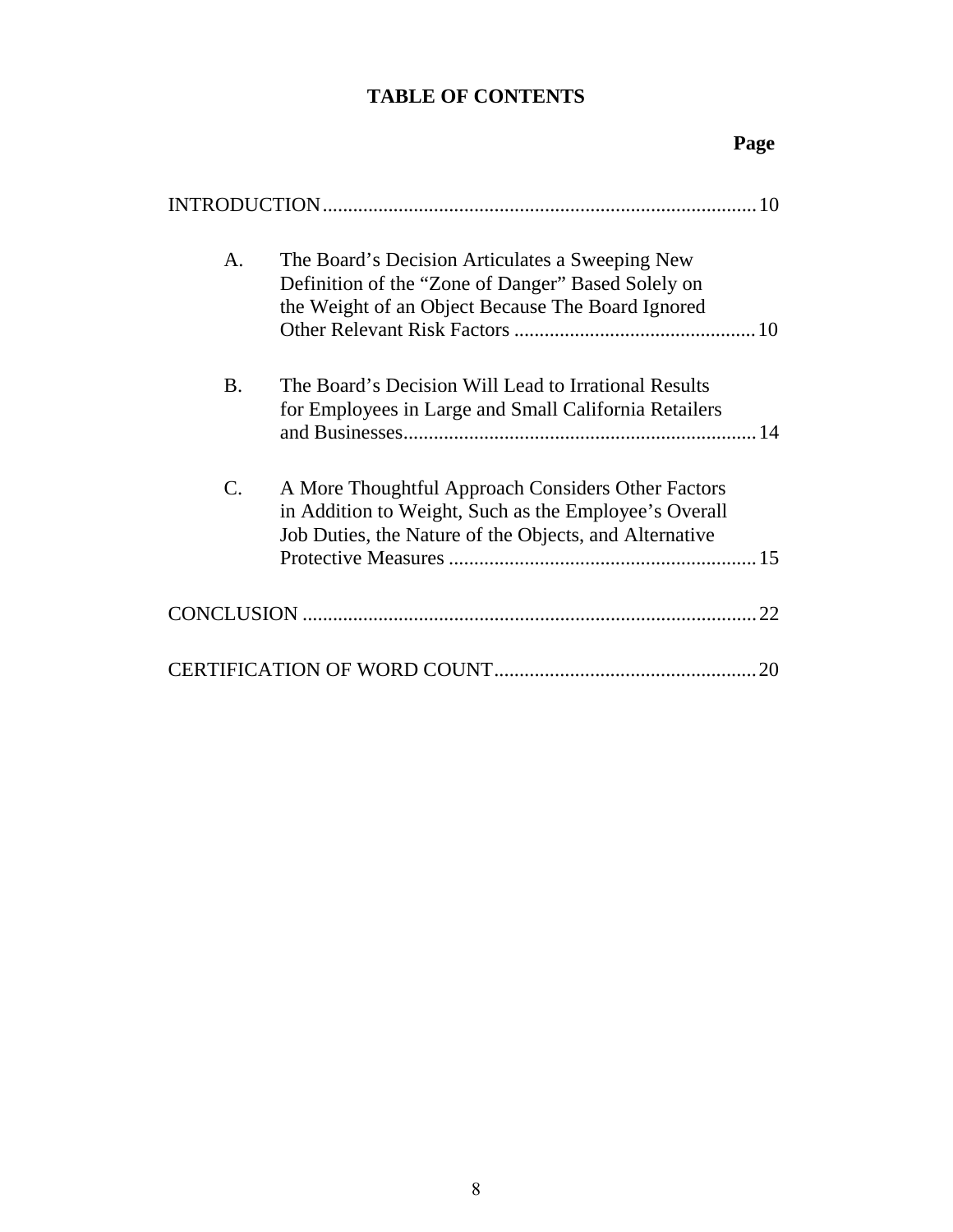## **TABLE OF AUTHORITIES**

# **Page(s)**

# **CALIFORNIA CASES**

| Cortez v. Abich $(2011)$                                                                            |  |
|-----------------------------------------------------------------------------------------------------|--|
| FMC Corp., Food Processing Mach. Div., (Aug. 28, 1979)<br>Cal/OSHA App. 77-R1D4-498, Decision After |  |
| Gen. Elec. Co., Vertical Moto Plant, (Feb. 29, 2984)<br>Cal/OSHA App. 81-R1D2-1130, Decision After  |  |
| Home Depot U.S.A., Inc. v. OSHA<br>No. E071313 (Cal. Ct. App. Sept. January 22, 2019) 15, 17        |  |
| In the Matter of the Appeal of: Interline Brands, Inc., 2019                                        |  |
| <b>OTHER CASES</b>                                                                                  |  |
| In the Matter of the Appeal of Home Depot USA, Inc.                                                 |  |
| <b>CALIFORNIA STATUTES</b>                                                                          |  |
|                                                                                                     |  |
| <b>OTHER AUTHORITIES</b>                                                                            |  |
|                                                                                                     |  |
|                                                                                                     |  |
|                                                                                                     |  |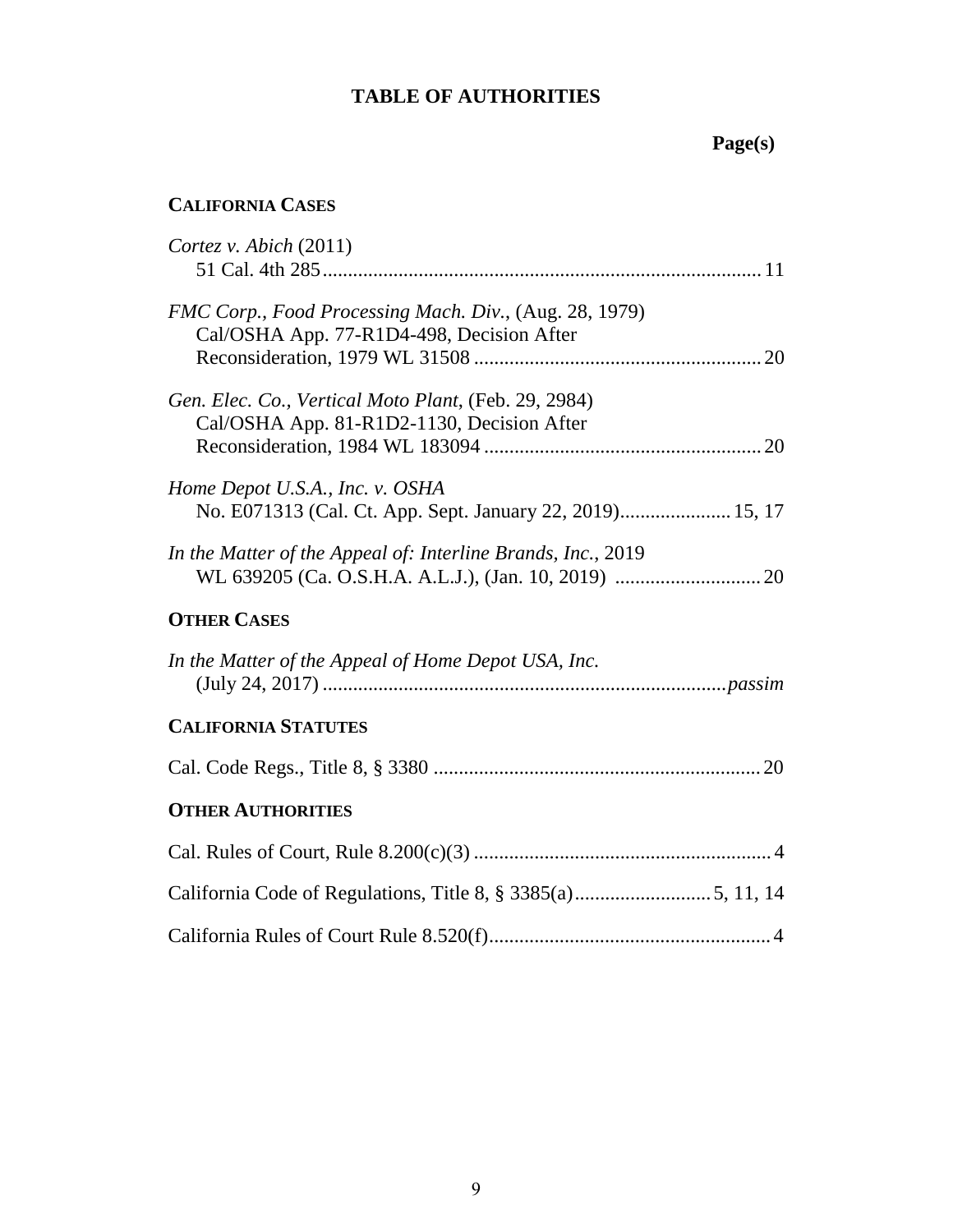#### **AMICI CURIAE BRIEF**

#### <span id="page-9-2"></span><span id="page-9-1"></span>**INTRODUCTION**

<span id="page-9-0"></span>The California state legislature enacted the California Occupational Safety and Health Act ("Cal-OSHA") to assure safe and healthful working conditions for California workers by authorizing "the enforcement of effective standards." *See Cortez v. Abich* (2011) 51 Cal. 4th 285, 291 [citing Cal. Labor Code section 6300]. California has developed numerous regulations and standards to promote safe and healthy working conditions for California workers, including Title 8, Section 3385(a) of the California Code of Regulations, which requires footwear protection for employees in certain circumstances. *Amici* fully support the goals and objectives of the Cal-OSHA statute and regulations to create safe working environments for all employees. *Amici's* members take their responsibility to protect workers seriously and dedicate significant resources toward risk assessments, safety protocols, employee training, and personal protective equipment, all as appropriate.

At issue in this case is a decision by the Board that extra-statutorily expands employers' obligations to provide protective footwear in situations that involve minimal or no safety risks for employees. In a novel interpretation of Section 3385(a), the Board articulated a new standard suggesting that employers must provide protective footwear for all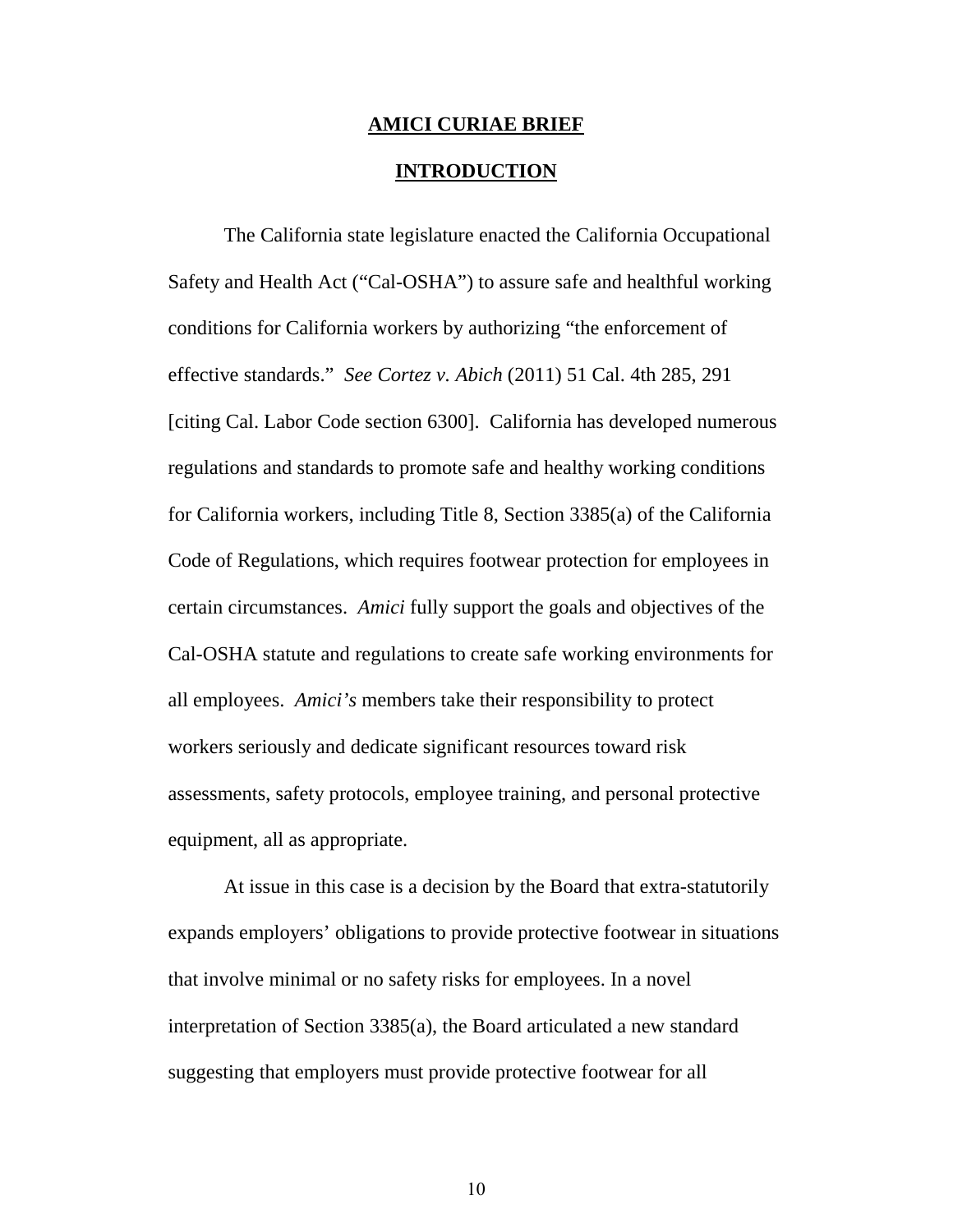employees that might lift an object that weighs 40 pounds or more or else risk a citation for violation of the footwear protection regulation, regardless of other mitigating factors. (*See In the Matter of the Appeal of Home Depot USA, Inc.* (July 24, 2017) Cal/OSHA App., Decision After

Reconsideration, at  $p. 5 - 6$ .) In so holding, the Board failed to give due weight to several relevant factors including the employees' specific job responsibilities; the size, characteristics and nature of the object being lifted; and the employer's other controls to limit risks from falling objects, such as safe lifting protocols and employee training. *Amici* are concerned that the Board's recent decision undermines both Cal-OSHA's objective and *Amici's* members' efforts to ensure worker safety because the decision could be construed so broadly as to impose a blanket rule requiring steeltoed boots and other protective footwear for *virtually all e*mployees who work in any environment where they may occasionally lift items weighing 40 pounds or more.

If upheld, the Board's decision could have far-reaching consequences. In workplaces throughout California, employees may at some time lift and move items weighing 40 pounds or more. As a point of reference, a box of standard printer paper weighs approximately 50 pounds. But as a matter of common sense, not every employee who lifts a box of printer paper should be required to wear protective footwear because other factors (such as the limited frequency of lifting or standard safe lifting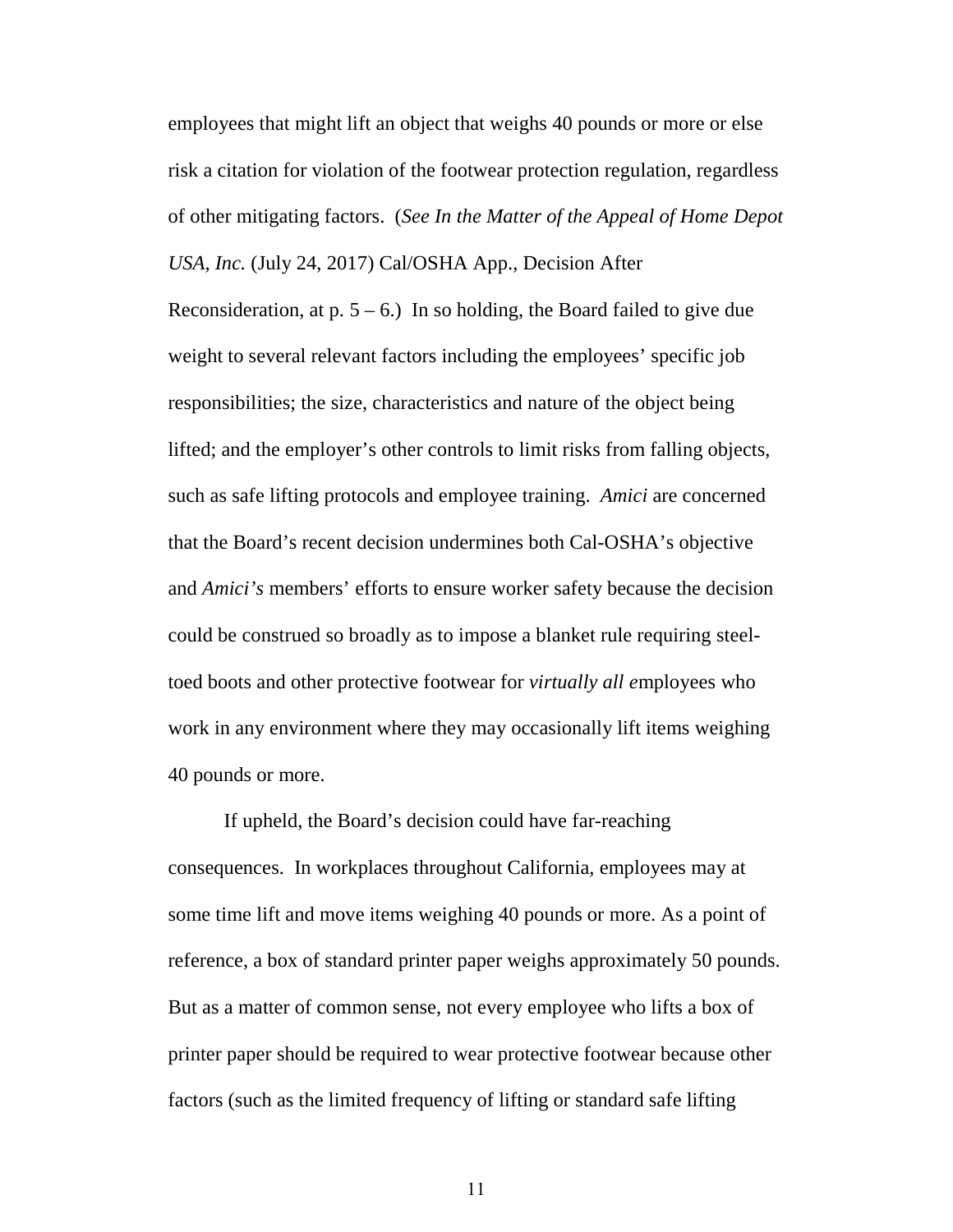practices) make the risk to the employee's safety minimal at best. The requirement to wear protective footwear in all situations where an employee may occasionally lift objects weighing 40 pounds or more is impractical and would not advance worker safety. Yet, taken at face value, the Board's decision could reach these lengths.

*Amici's* brief details the impacts the Board's bright-line rule could have by highlighted three key areas for the Court to consider when reviewing the Board's decision. Part A explains that the Board's failure to give due weight to relevant factors other than the weight of the object suggests that all employees who may be asked to lift items weighing 40 pounds or more in the workplace are in the "zone of danger" and should wear protective footwear at all times. Part B provides examples of how this new interpretation of the footwear protection requirement could lead to irrational results for California employees and employers, who could be required to provide protective footwear to all employees in a workplace even if there is little to no risk of injury. Part C elaborates on factors other than weight that the Board improperly failed to consider in its analysis of workplace hazards.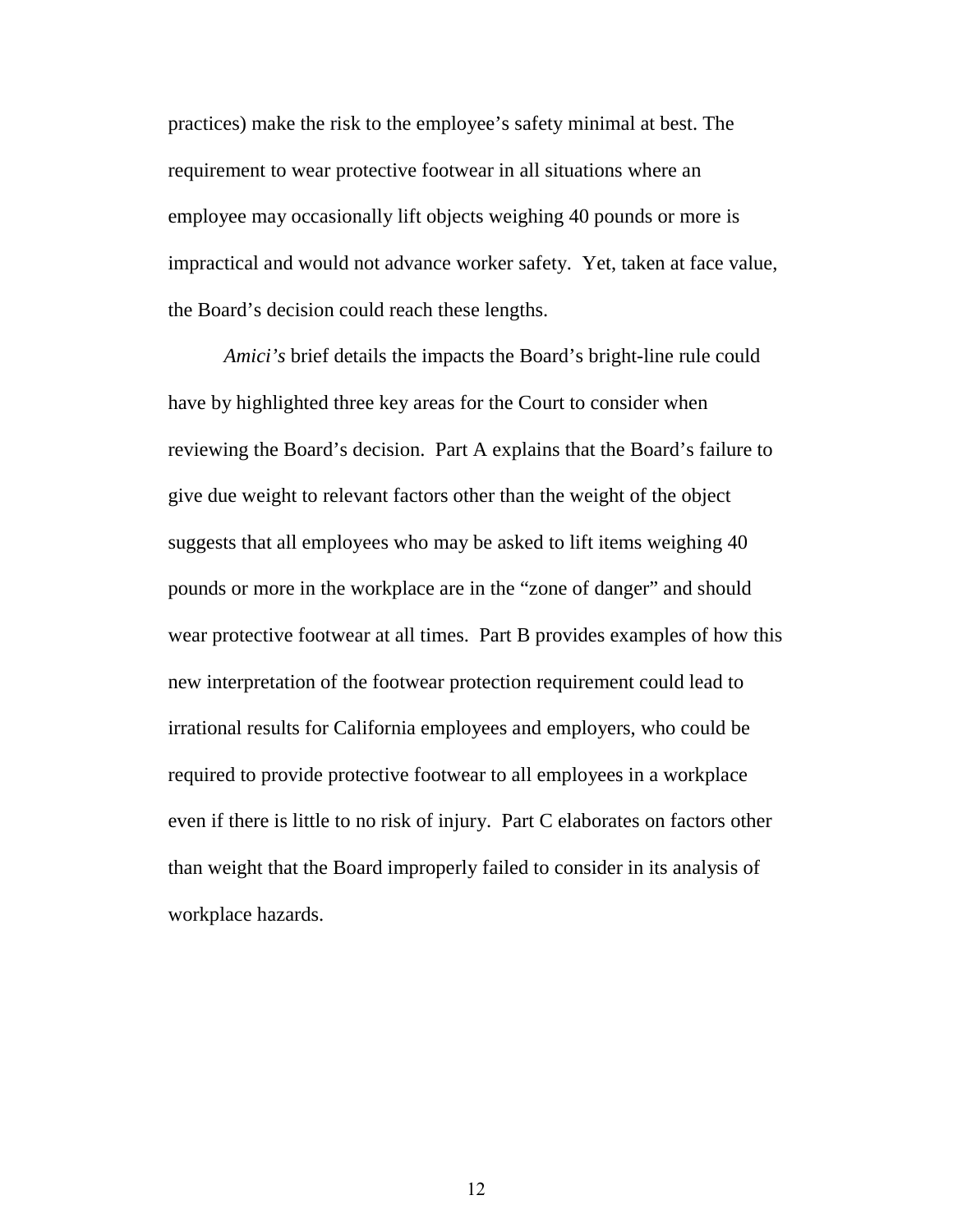#### **ARGUMENT**

## **THE BOARD'S DECISION WILL HAVE FAR-REACHING CONSEQUENCES FOR RETAILERS, SMALL BUSINESSES AND WORKERS AND SHOULD BE REVERSED**

## <span id="page-12-0"></span>**A. The Board's Decision Articulates a Sweeping New Definition of the "Zone of Danger" Based Solely on the Weight of an Object Because The Board Ignored Other Relevant Risk Factors**

<span id="page-12-1"></span>Title 8, Section 3385(a) of the California Code of Regulations requires employers to provide "[a]ppropriate foot protection . . . for employees who are exposed to foot injuries from . . . falling objects [or] crushing or penetrating actions." (*See* Cal. Code Regs., tit. 8, § 3385(a).) Exposure may be established by either showing that the employee was actually in the "zone of danger" or "showing the area of the hazard was 'accessible' to employees such that it is reasonably predictable by operational necessity or otherwise, including inadvertence, that employees have been, are, or will be in the zone of danger." (*Dynamic Construction Services, Inc.*, Cal/OSHA App. 14-1471, Decision After Reconsideration (Dec. 1, 2016) [other citations omitted].) "The zone of danger is that area surrounding the violative condition that presents the danger to employees that the standard is intended to prevent." (*Id*.)

Here, the ALJ found, and the Board affirmed, that exposure existed based on the fact that "employees were required to lift and handle heavy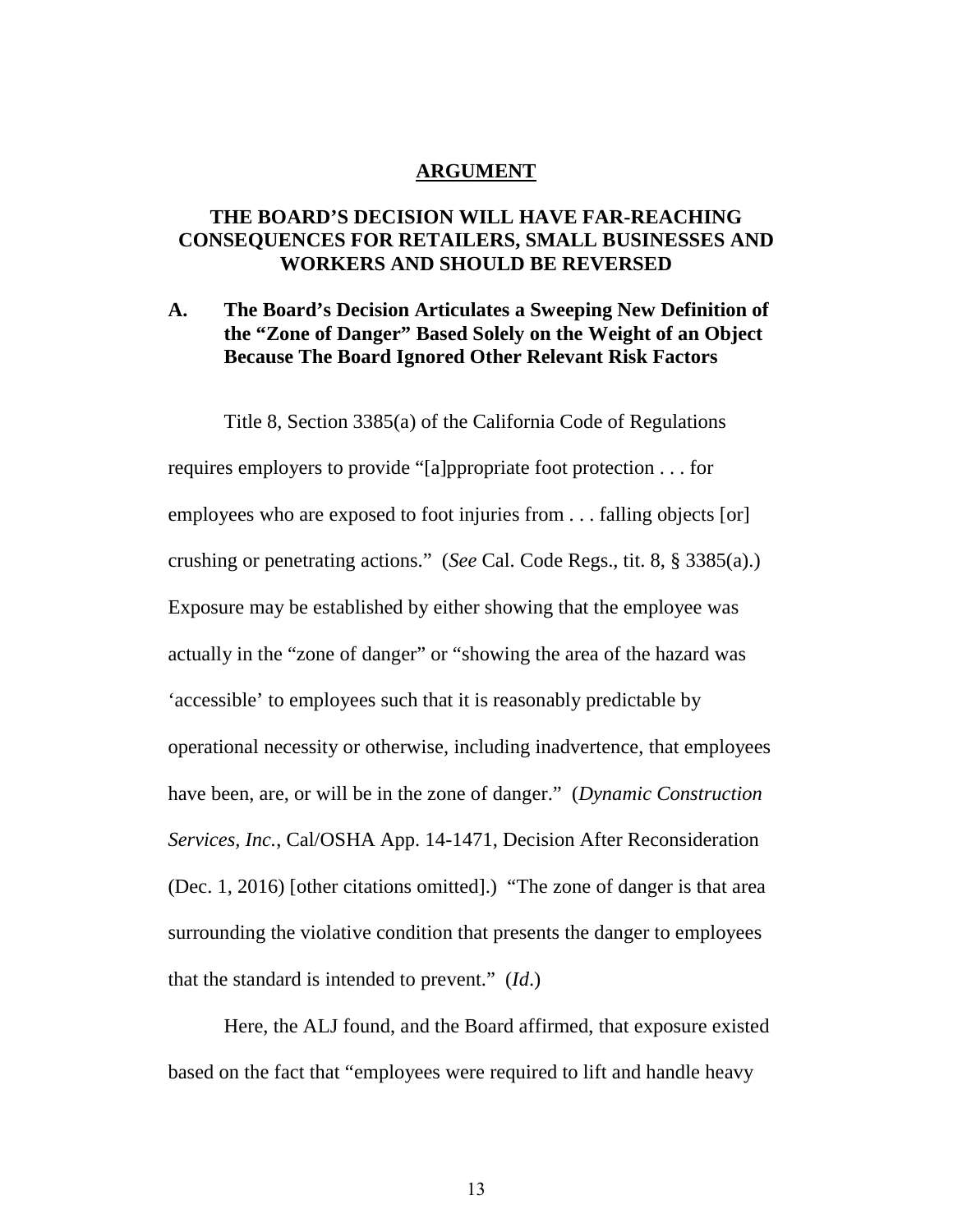objects" and on that basis alone the Division cited Home Depot for failing to provide employees with adequate foot protection.[2](#page-13-1) (*See In the Matter of the Appeal of: Home Depot USA, Inc.* (July 24, 2017) Cal/OSHA App.,

Decision After Reconsideration, at p. 5.) The facts of this case make the Board's decision particularly difficult to understand since the injury was to the worker's leg and caused by a fluke accident involving an electric pallet jack and not by a falling heavy object that the employee was lifting so protective footwear would not have prevented the injury in this case. Indeed, as the decision points out, the injured employee was stocking 40 pound buckets/drums of roof coating by hand when he sought help from a co-worker to move some pallets of merchandise with an electric pallet jack. While they were moving the merchandise, the electric pallet jack malfunctioned, moved erratically and then struck the worker, injuring his leg. (*See id.* at p. 2 – 3; see also Appellant's Opening Brief, *Home Depot U.S.A., Inc. v. OSHA*, No. E071313, at p. 10 (Cal. Ct. App. Sept. January 22, 2019).) Thus, the citation for lack of protective footwear seems especially difficult to square with the Board's decision.

<span id="page-13-1"></span><span id="page-13-0"></span><sup>&</sup>lt;sup>2</sup> Although the Board's decision did not focus on a theory of exposure based on proximity to an electric pallet jack, to the extent that this issue is raised in this appeal, Amici's concerns with such a standard as expressed in *Amici's* brief in the sister case, *Home Depot USA, Inc.*, (May 16, 2017) Cal/OSHA App. 1011071, Decision After Reconsideration, are applicable here.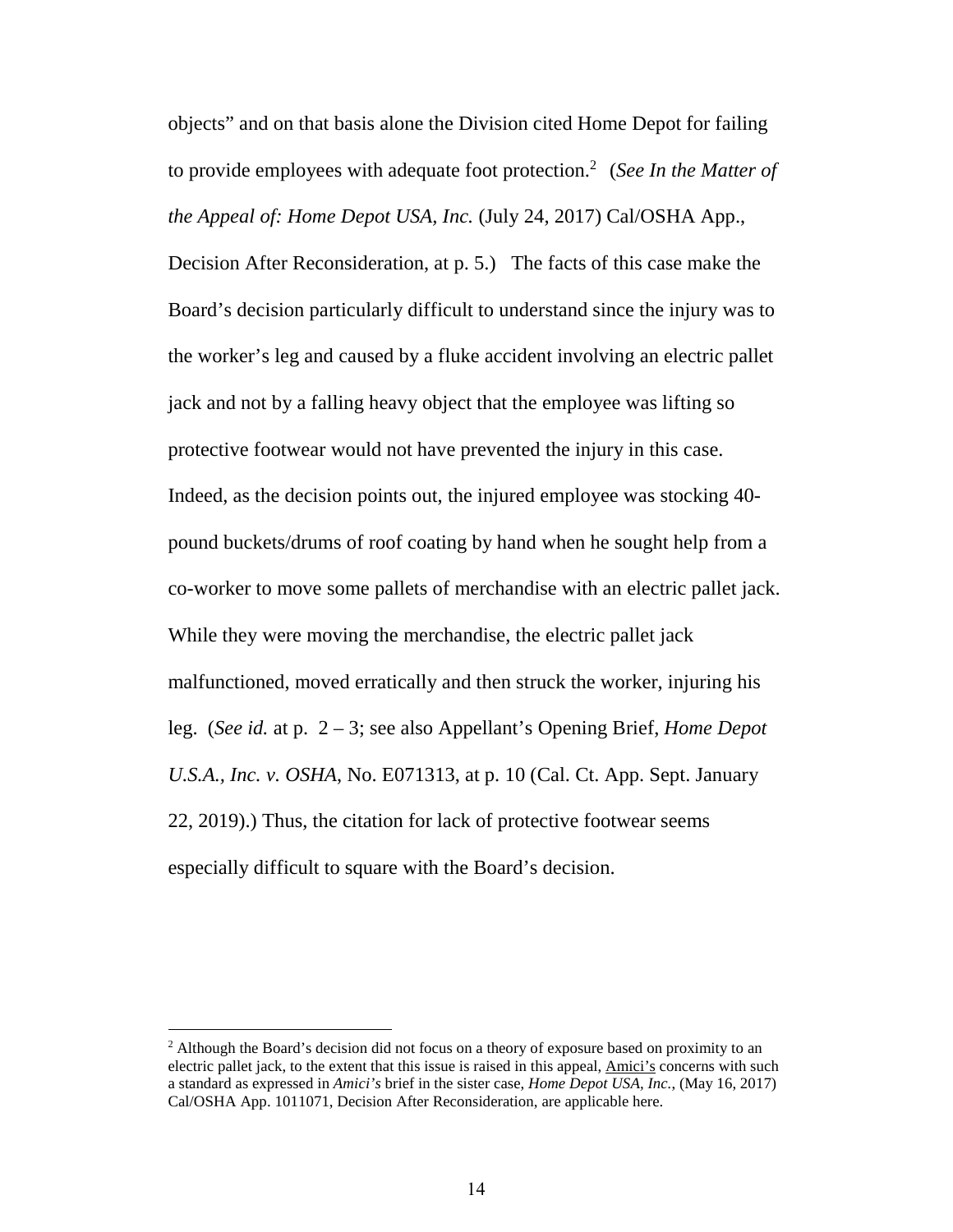In a departure from the clear statutory and regulatory requirements and prior decisions, $3$  the Board upheld the citation and articulated a new expansive interpretation of Section 3385(a) standard,<sup>[4](#page-14-1)</sup> suggesting that evidence that an employee lifts items weighing 40 pounds or more is sufficient *on its own* without consideration of any other relevant risk factors (e.g., nature and size of object, employee responsibilities and employer safety protocols) to require the employer to provide protective footwear or else risk a citation for violating the footwear protection regulation. (*See In the Matter of the Appeal of: Home Depot USA, Inc.* (July 24, 2017) Cal/OSHA App., Decision After Reconsideration, at p. 5 – 6 (finding that lifting 40 pound items "is sufficient to demonstrate exposure to the hazard of the items falling and injuring [a worker's] foot demonstrating a violation of the safety order.").)

The Board upheld the citation on appeal based on speculation that "[i]t is a matter of ordinary intelligence that were an employee to drop an item weighing 40 pounds or more on an unprotected foot, even from a relatively small height, it will produce sufficient force to cause some injury from falling or crushing action." (*See id.* at p. 7.) While the Board

<span id="page-14-0"></span><sup>3</sup> See discussion in Part C *infra.*

<span id="page-14-1"></span><sup>&</sup>lt;sup>4</sup> As set forth more fully in Home Depot's opening brief, the Board's use of a citation to establish a novel interpretation of Section 3385(a) violated Home Depot's due process rights. Home Depot's brief fully details this issue. Accordingly, this brief will not focus on that specific argument.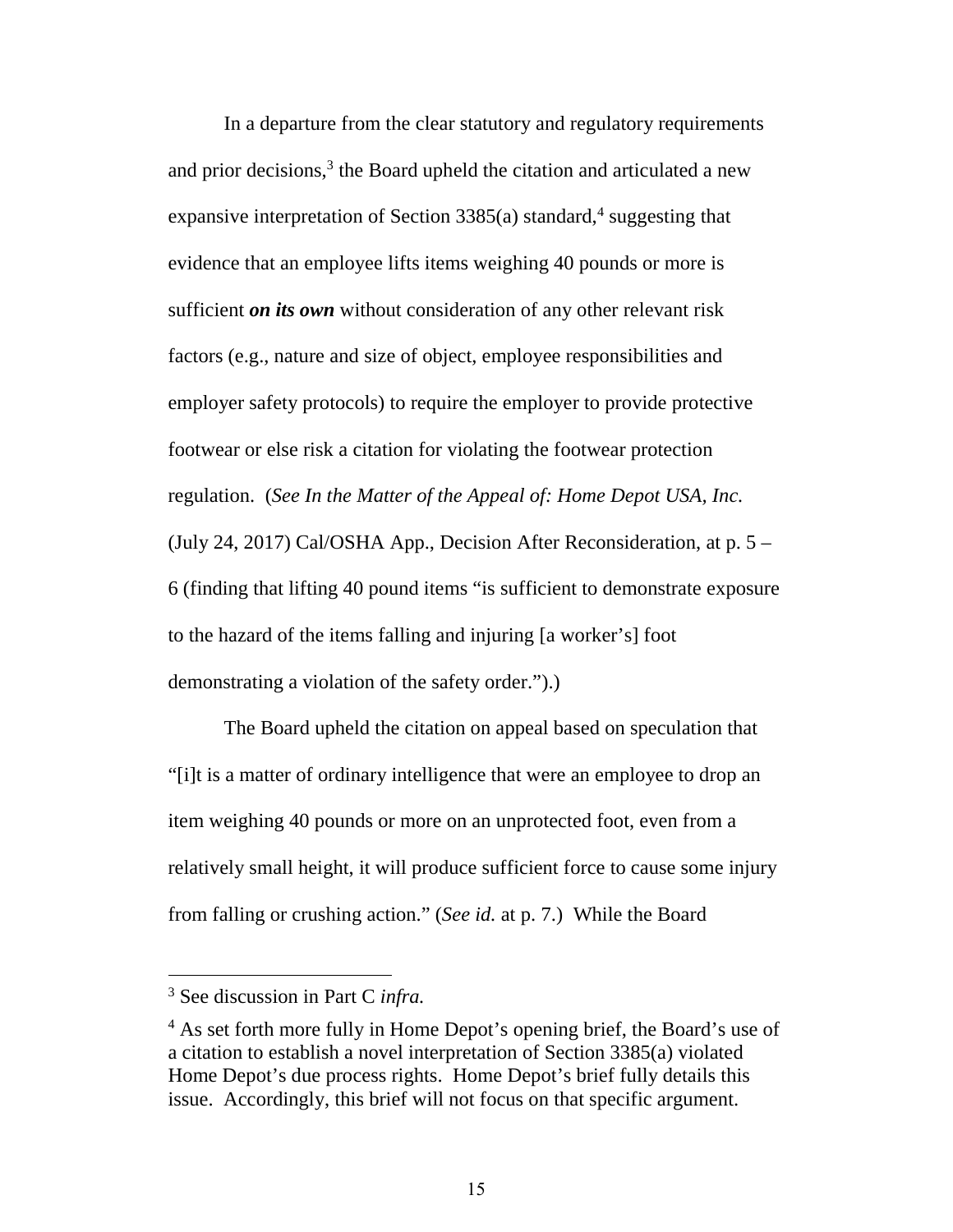<span id="page-15-0"></span>acknowledged that the, "Employer had adopted administrative and engineering controls, including things such as the stretch wrap and zone of safety" to address safety risks to employees working around pallet jacks and items falling from shelves, the Board dismissed these controls as ineffective to "prevent exposure during the time-period an employee is actually physically lifting and moving heavy objects." (*Id.* at p. 6.) The Board also disregarded the employer's safety protocols for moving and lifting heavy objects, which included employee training and review of safe lifting procedures prior to each work shift. (*Id.* at 4; *see also* Appellant's Opening Brief, *Home Depot U.S.A., Inc. v. OSHA*, No. E071313, at p. 16 (Cal. Ct. App. Sept. January 22, 2019) (citing AR Tab 22 at pp. 115:14- 116:14, pp. 86:13-87:18, pp. 25:4-18).) Instead, the Board faulted the employer for not providing an employee with steel-toed boots because employees "have been or will be required to lift [40 pound or heavier] items during the course of their work . . . ." (*Id.*) In other words, the Board expanded the definition of the "zone of danger" beyond its historical meaning to encompass *any* situation in which employees may lift and move items weighing 40 pounds or more regardless of any factors that mitigate the safety risk. As detailed further below, such a sweeping standard premised solely on the weight of the object lifted—will have far-reaching consequences for employers and employees in workplaces across California.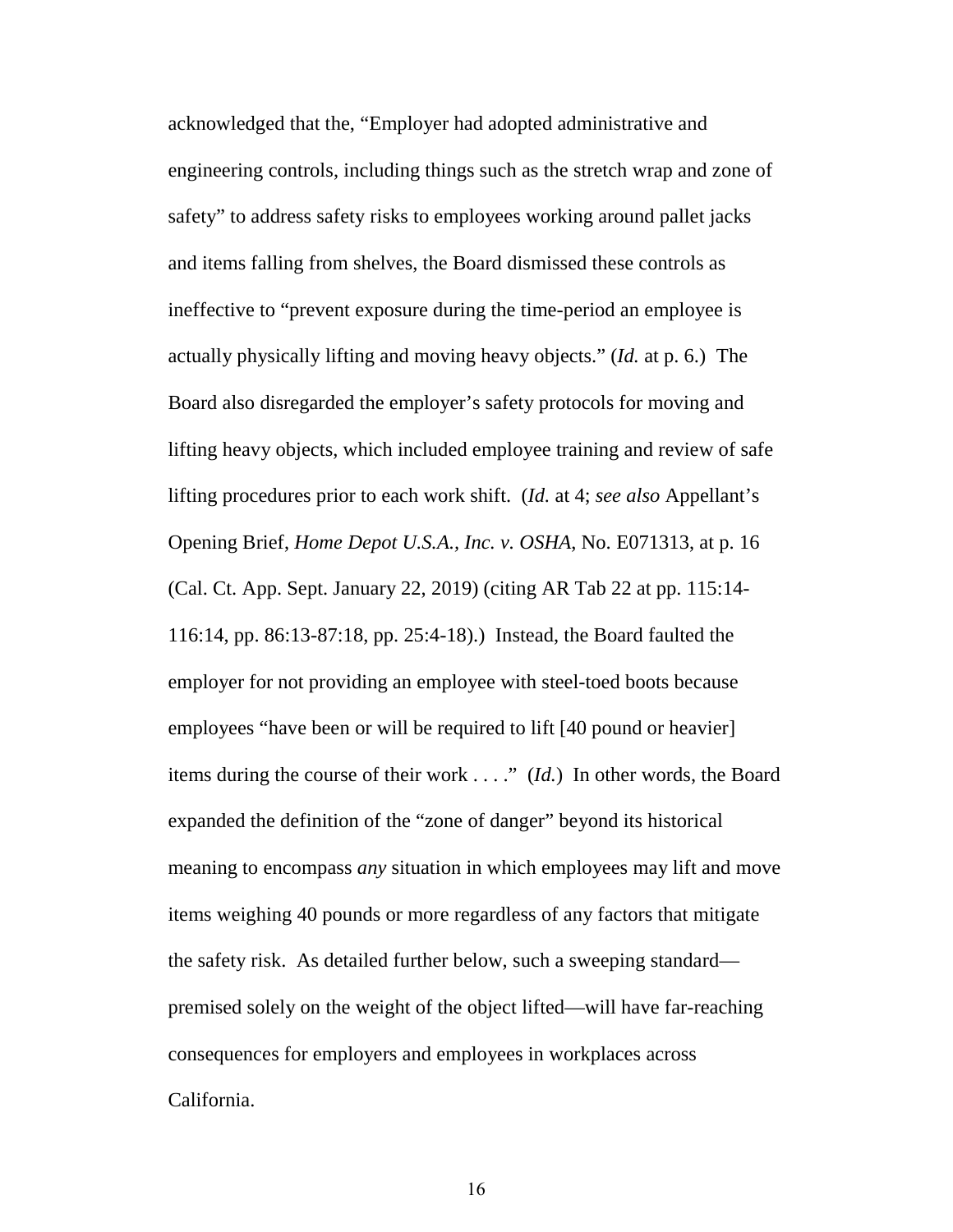## <span id="page-16-0"></span>**B. The Board's Decision Will Lead to Irrational Results for Employees in Large and Small California Retailers and Businesses**

Countless retailers and small independent businesses have merchandise or items weighing 40 pounds or more in their workplace that may pose little to no safety risk for employees. For example, grocery stores, pet stores, big box retailers, home improvement centers, convenience stores and even gas stations carry merchandise such as bulk laundry detergent, firewood, cases of bottled water and kegs of beer, or large bags of flour, rice, pet food, kitty litter and mulch. Small independent businesses, including craft breweries and wineries, small batch or specialty manufacturers, landscaping companies, repair companies, technology support, product dealers and distributors also have workplace environments where employees may occasionally lift and move items weighing 40 pounds or more.

In addition, nearly every employee who works in an office environment and any retail or small business employee that engages in office-type activities could be impacted as well. Consider that just one box of standard office copy paper weighs approximately 50 pounds. Bottles of water for office water coolers also can weigh in excess of 40 pounds. Likewise, computers and printers (and the endless variety of such equipment critically important to modern office operations) may weigh 40 pounds or more. By merely engaging in everyday business activity such as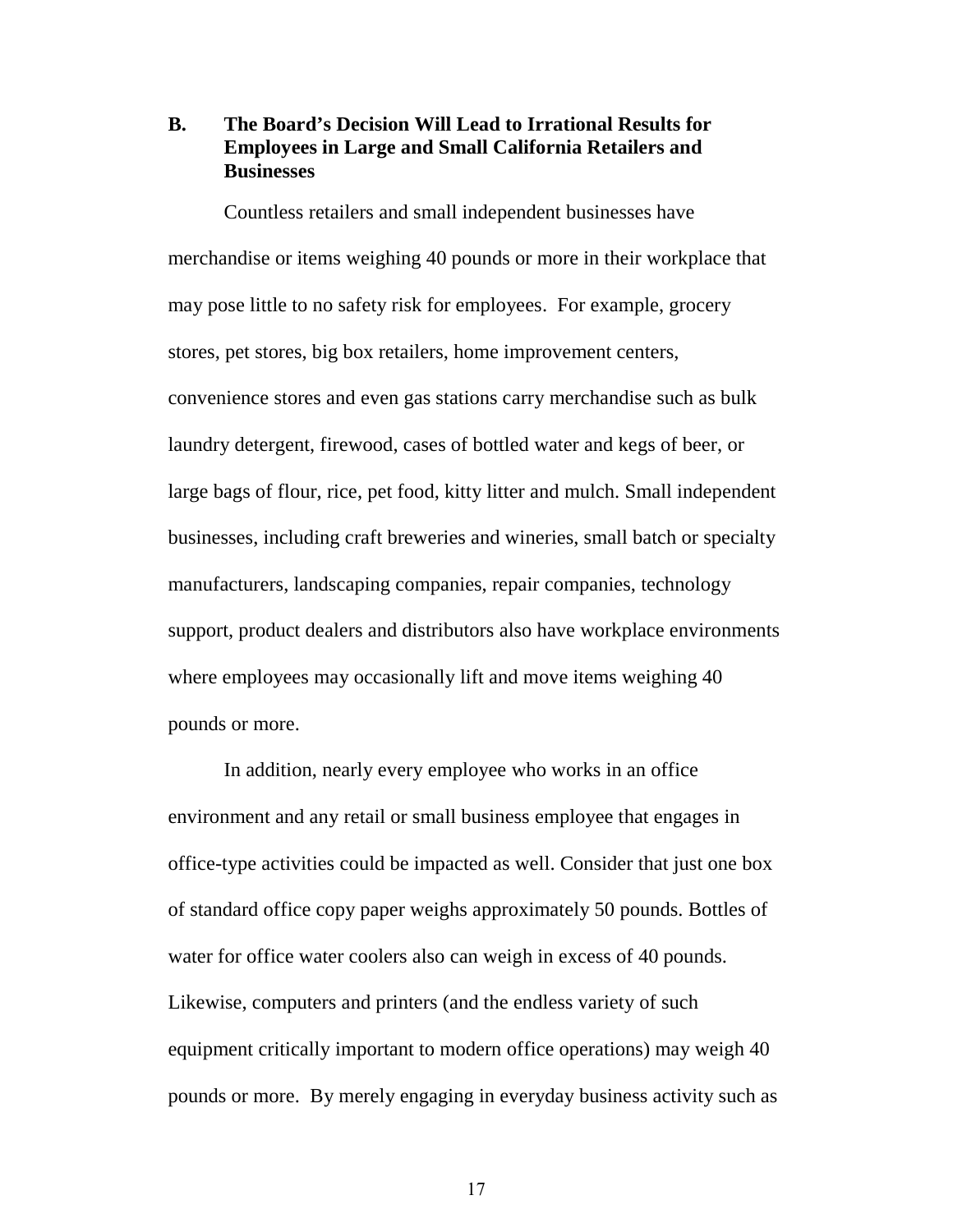moving a box of copy paper or piece of office equipment or refilling an office water cooler, an employee could now fall under the Board's expansive definition of "zone of danger." Taken at face value, the Board's decision could require employers to provide protective footwear for every employee who might perform those tasks. And those employees would either have to wear steel-toed boots all the time or else, stop what they are doing so that they can take off their regular shoes, put on the protective footwear, lift the paper or the jug of water, take off the protective footwear and then put their regular shoes back on. This outcome is unreasonable.

These examples illustrate the potential problems employees and employers will face if the Court does not reverse the Board's new standard that may pull all employees who lift items weighing 40 pounds or more into the "zone of danger" definition.

## <span id="page-17-0"></span>**C. A More Thoughtful Approach Considers Other Factors in Addition to Weight, Such as the Employee's Overall Job Duties, the Nature of the Objects, and Alternative Protective Measures**

A one-size-fits-all rule requiring protective footwear for all employees who may lift or move items above a certain weight without adequate consideration of other relevant factors is not practically sound or legally supported, especially where the risks to employees vary widely depending on the particular work environment and the employee's job responsibilities.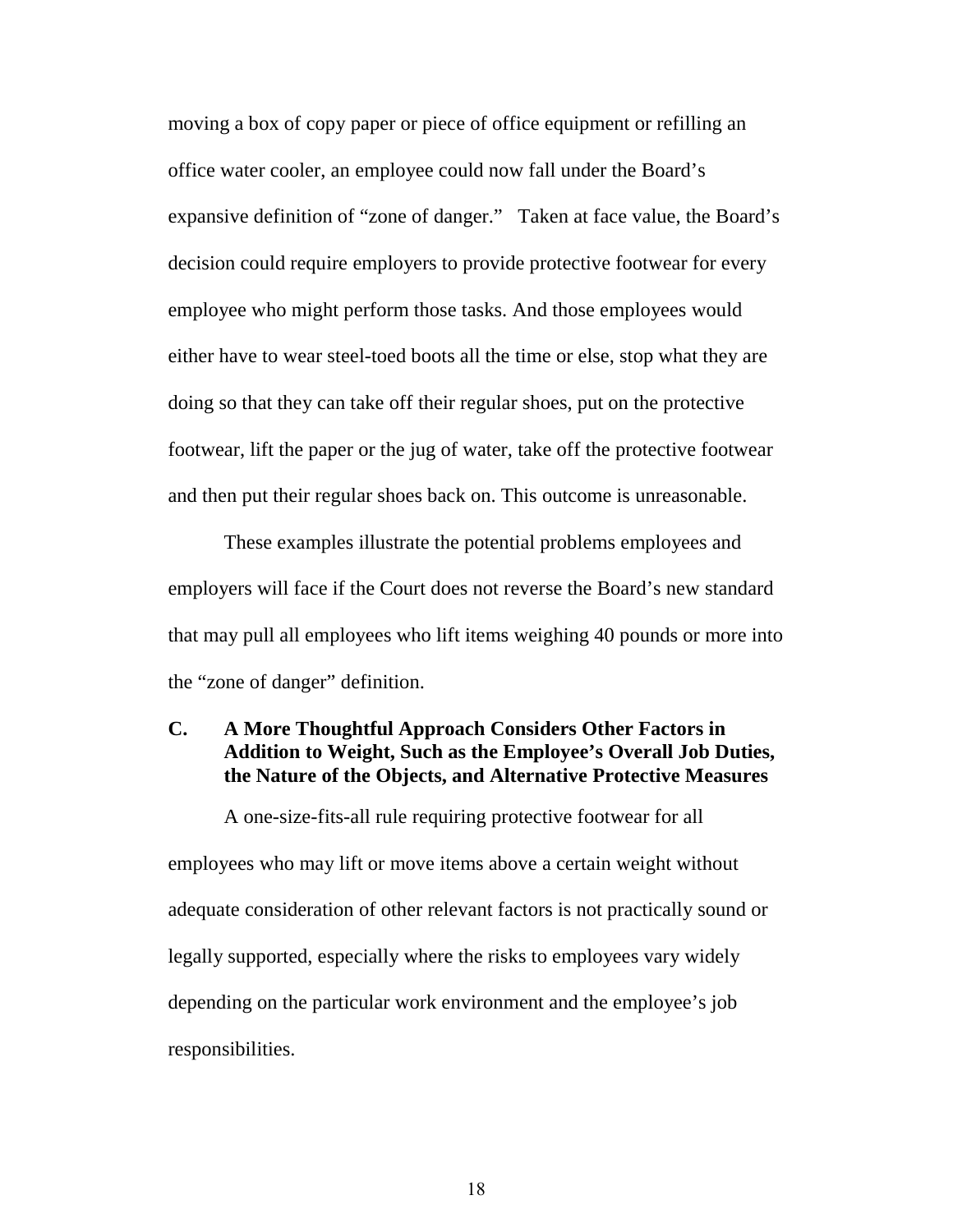Cal-OSHA's framework envisions employers assessing hazards based on the nature of the safety risk and a hierarchy of controls, with personal protective gear such as steel-toed boots as the least preferable control against a safety risk when compared to engineering or administrative controls. A more thoughtful approach that takes into account engineering and administrative controls considers factors such as: the nature of the employee's job duties and responsibilities; the nature of the objects (*e.g.,* whether they are hazardous, sharp, or contain toxic materials); the degree of exposure to heavy objects that could fall on an employee; the availability of other safety measures such as safety zones that control employee exposure; and employer safety protocols, rules and guidelines requiring employees to take precautions when lifting and moving objects.<sup>[5](#page-18-1)</sup> It is for good reason that the regulations require employers to take this more thoughtful approach to protective footwear to assess various factors and determine the extent to which footwear protection enhances employee safety. This approach allows employers to balance the benefits and risks of protective footwear and to consider other measures that might achieve the same workplace safety goals while reducing the overall risk to employees.

<span id="page-18-1"></span><span id="page-18-0"></span><sup>5</sup> *See* e.g., Cal. Code Regs., tit. 8, § 3380 Personal Protective Devices Non-Mandatory Appendix A (assessment guidelines to assist employers in assessing the foot, head, eye and face, and hand hazards that may exist in workplace as well as appropriate protective devices to address particular hazards.)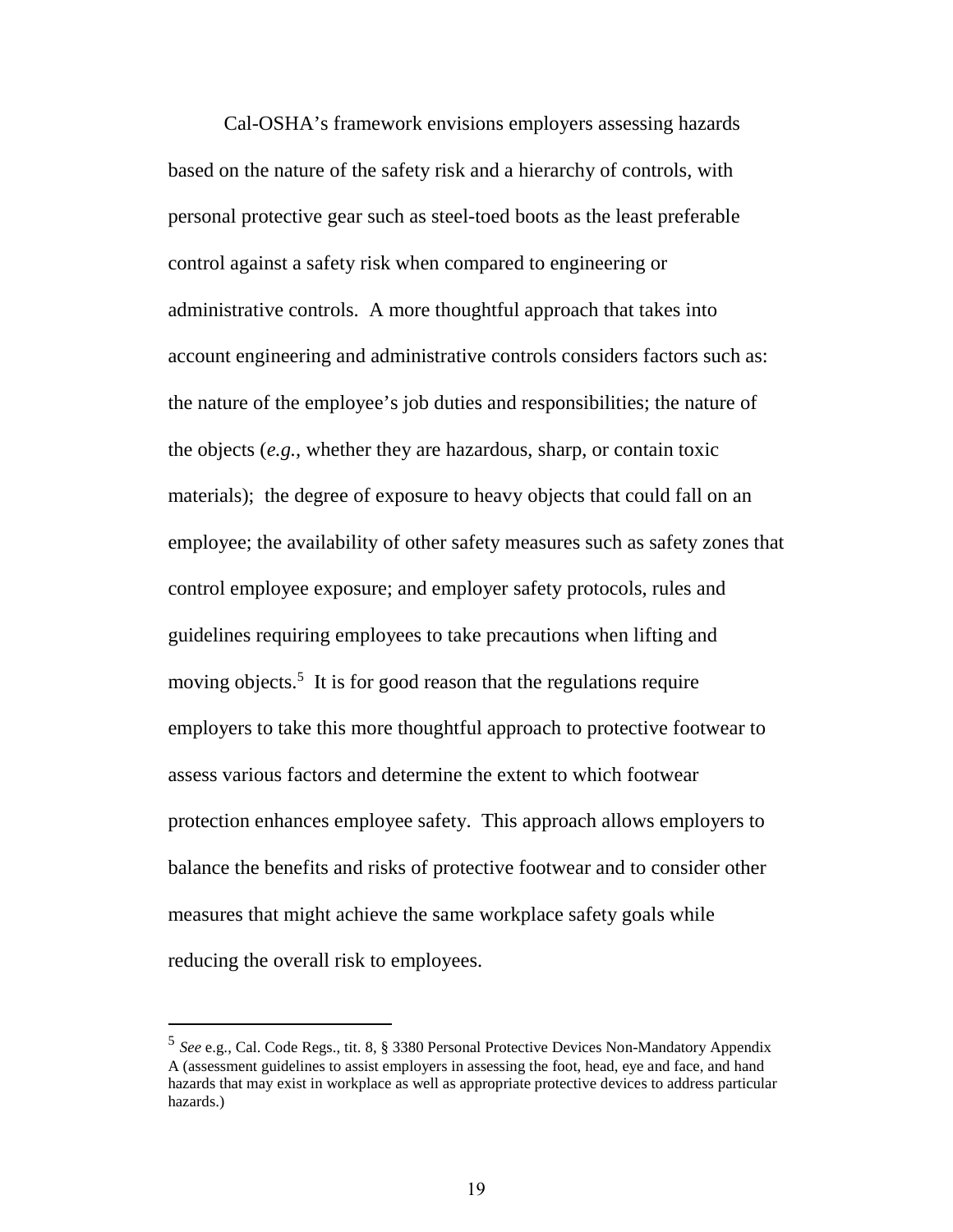Prior Board decisions and case law support this considered approach. For example, in *Interline Brands, Inc.*, noting that the employer had presented evidence of employee training and other effective administrative and engineering controls designed to limit employee exposure to injuries by powered industrial trucks or their loads, the Administrative Law Judge found that the Division failed to meet its burden of establishing employee exposure to a safety hazard because its investigator "failed to consider the effectiveness of Employer's administrative and engineering controls." *In the Matter of the Appeal of: Interline Brands, Inc.*, 2019 WL 639205 (Ca. O.S.H.A. A.L.J.), at \*7-10 (Jan. 10, 2019). Moreover, in assessing the hazard of foot injuries where employees are required to physically lift items in the workplace, the Board has repeatedly articulated the principle that exposure is established based on *both* the nature and weight of the objects carried. (*See, e.g.*, *FMC Corp., Food Processing Mach. Div.*, (Aug. 28, 1979) Cal/OSHA App. 77-R1D4- 498, Decision After Reconsideration, 1979 WL 31508 (finding that where employees lifted sheets of metal with sharp edges by hand weighing as much as 100 pounds, "the nature and weight" was sufficient to establish exposure); *Gen. Elec. Co., Vertical Moto Plant*, (Feb. 29, 2984) Cal/OSHA App. 81-R1D2-1130, Decision After Reconsideration, 1984 WL 183094 (finding exposure was established where an employee moved heavy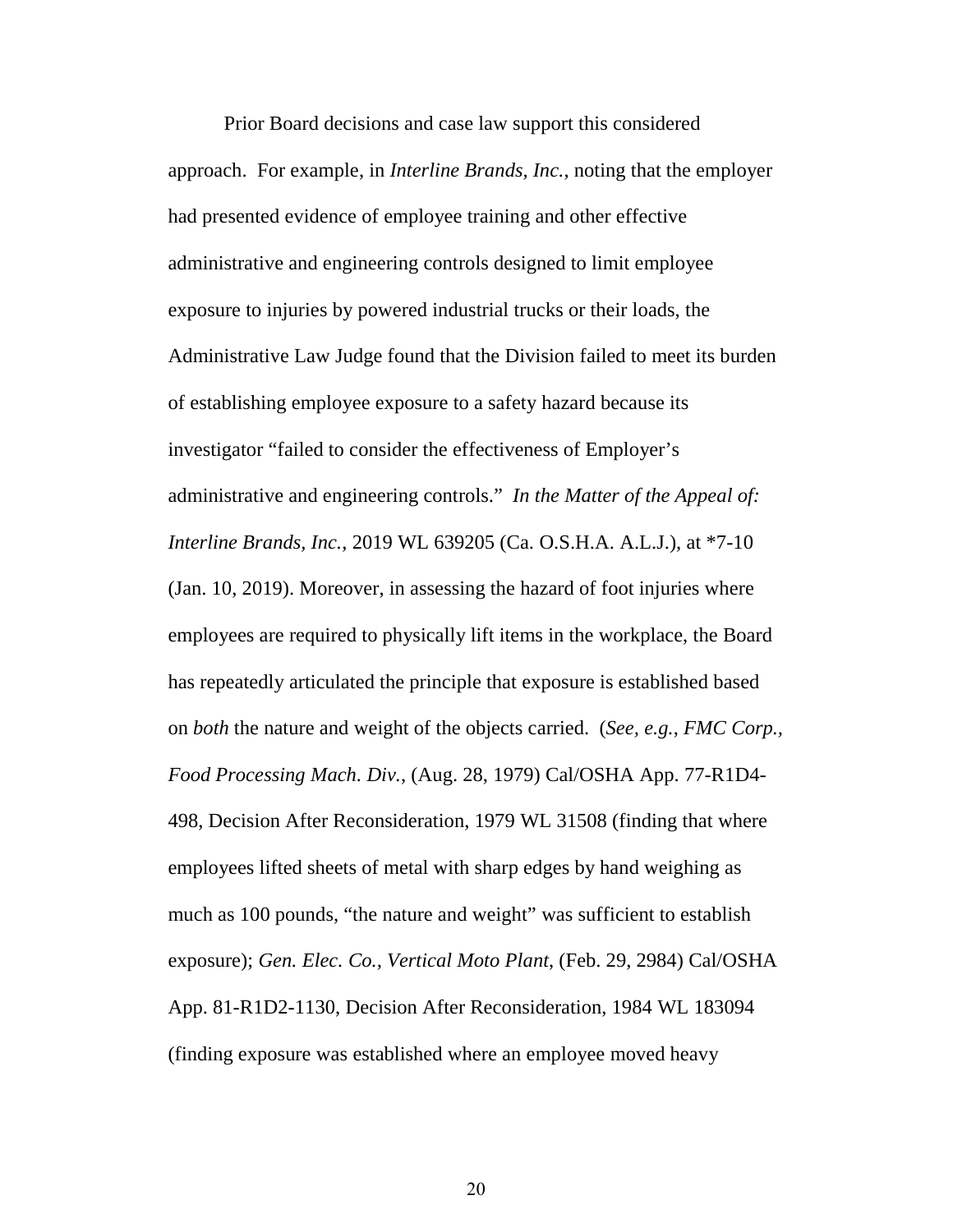castings weighing 200 to 500 pounds with a hoist just a few inches above the employee's foot).)

While the Board in this case pays lip service to the concept of employer discretion to prioritize administrative and engineering controls and determine "appropriate" footwear, its final decision imposing an arbitrary object weight standard does not reflect such considerations. (*See In the Matter of the Appeal of: Home Depot USA, Inc.* (July 24, 2017) Cal/OSHA App., Decision After Reconsideration, at p. 5, 8.) Other than weight, the Board's decision includes no discussion of other factors such as the nature and character of potential falling objects and ignored the employer's safety protocols and administrative controls, which included training on safe lifting protocols that the employer provided to employees immediately prior to each work shift. Further, the Board's decision failed to give due weight to the flexibility that the law gives employers to evaluate risks to worker safety and determine appropriate safety protections or protocols. If the Board had utilized the appropriate considerations, the Board would not have articulated a standard that could be read so broadly that it could impose a blanket requirement for protective footwear encompassing situations in which protective footwear does not enhance employee safety, such as for most office workers.

*Amici's* members strive to provide their employees with a healthy and safe work environment, but it benefits no one to override employers'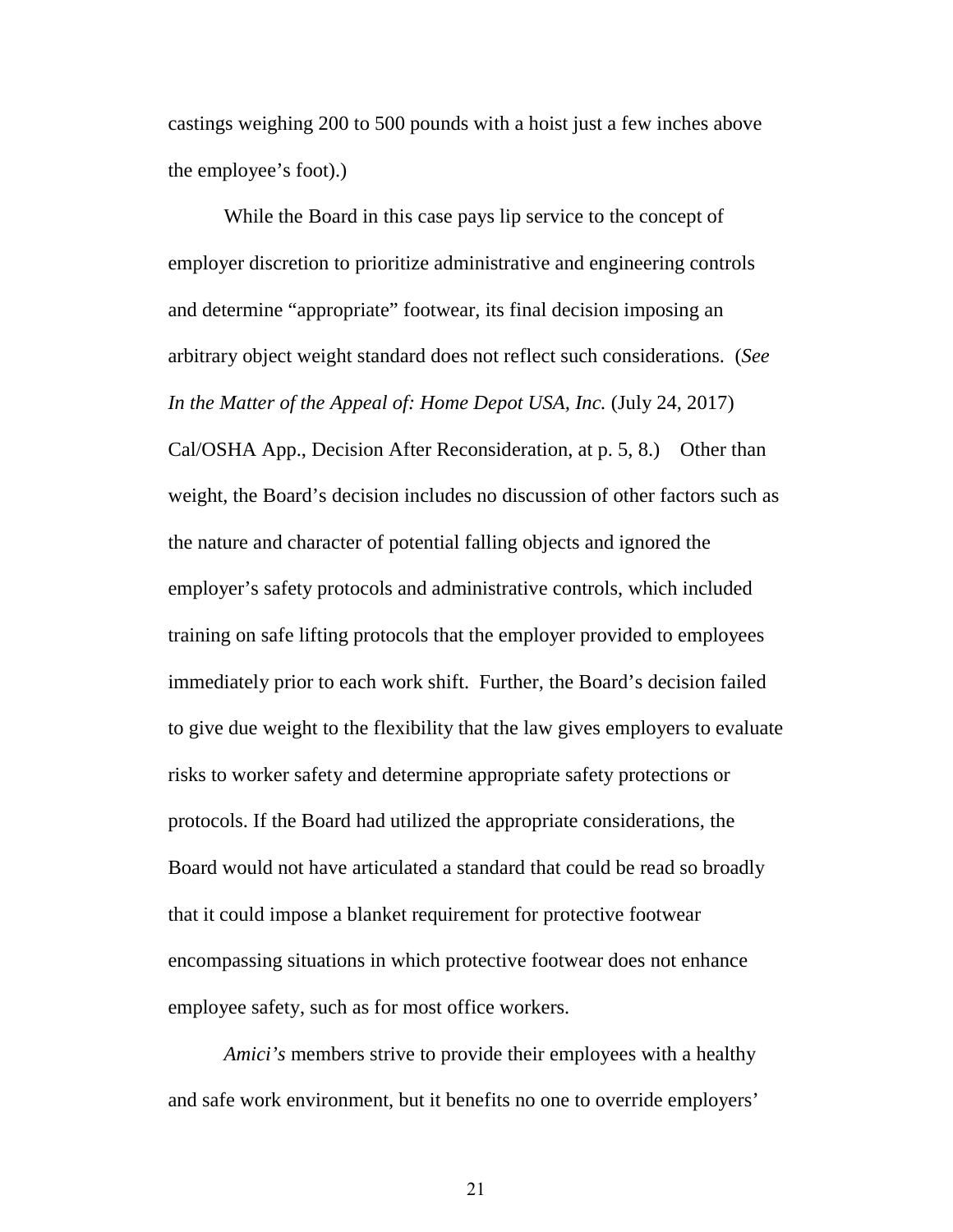ability to take multiple factors into account with a standard that imposes a uniform requirement that could harm employees in some circumstances.

#### **CONCLUSION**

Accordingly, for the reasons set forth above and in Home Depot's

brief, we respectfully urge the Court to reverse the Board's decision.

Dated: March 27, 2019 Morgan, Lewis & Bockius LLP

Jonathan Snare Jason S. Mills Sonia A. Vucetic Attorneys for Amici Curiae The Retail Litigation Center and National Federation of Independent Business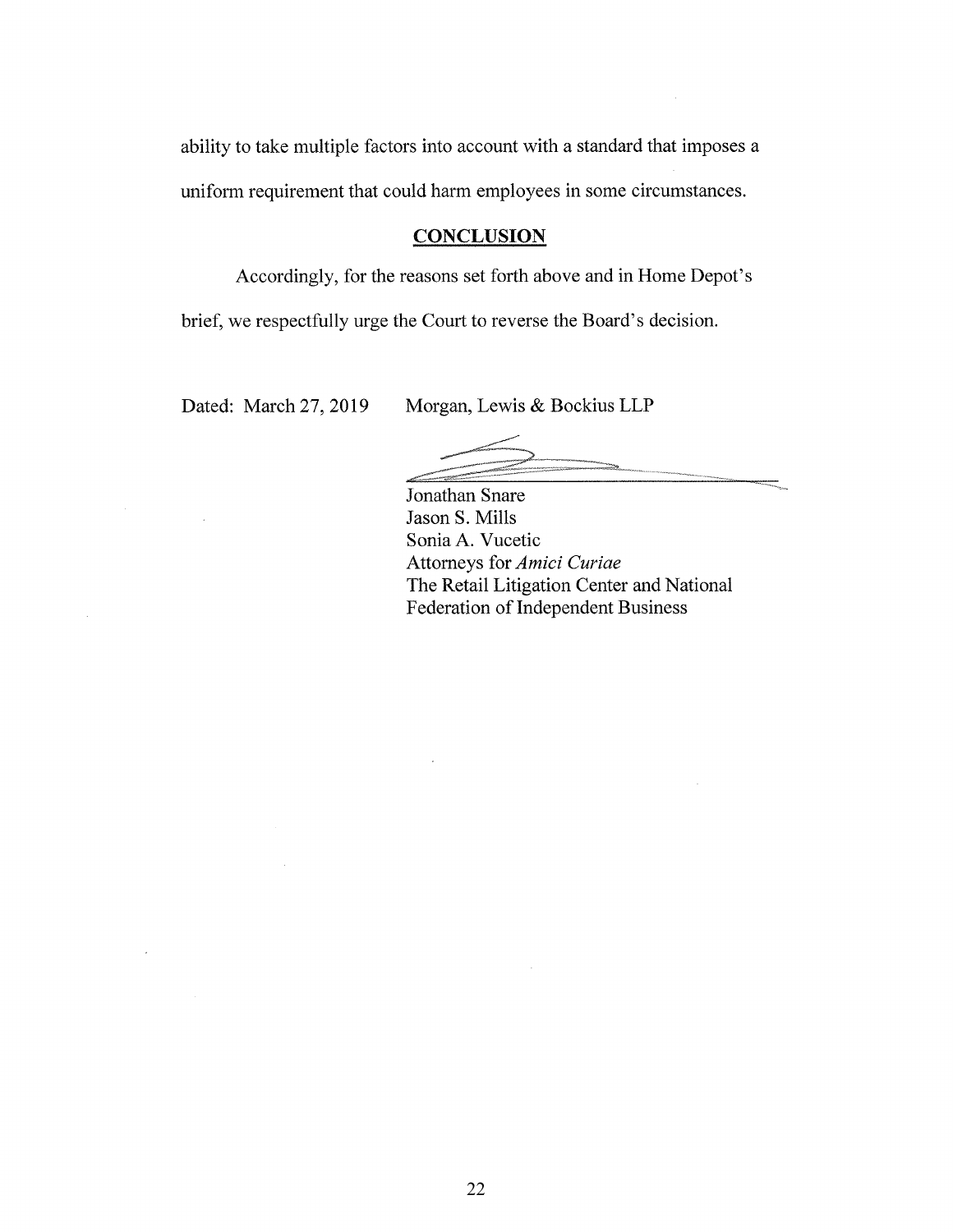## CERTIFICATION OF WORD COUNT

I certify that according to the word count generated by Microsoft

Word, the program used to prepare this brief, this brief contains 4,315

words.

Dated: March 27, 2019 Morgan, Lewis & Bockius LLP

Jonathan Snare Jason S. Mills Sonia A. Vucetic Attorneys for Amici Curiae The Retail Litigation Center and National Federation of Independent Business

 $\bar{z}$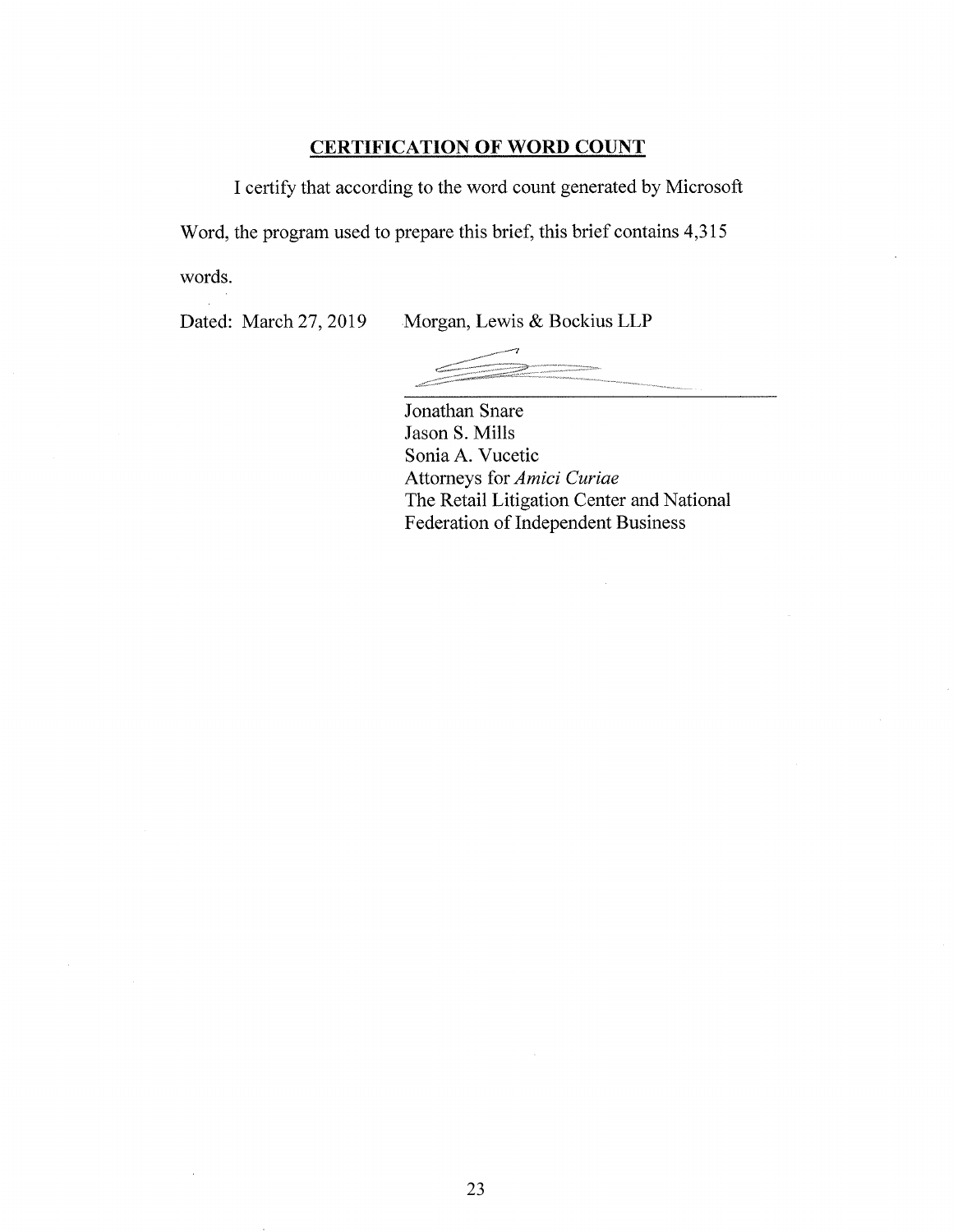### **PROOF OF SERVICE**

I am a citizen of the United States and employed in San Francisco County, California. I am over the age of eighteen years and not a party to the within-entitled action. My business address is Morgan, Lewis & Bockius LLP, 300 S. Grand Ave., 22nd Floor, Los Angeles, California 90071.

On March 27, 2019, I caused the following document to be served:

## **APPLICATION FOR LEAVE TO FILE** *AMICUS CURIAE* **BRIEF, AND PROPOSED BRIEF OF** *AMICI CURIAE* **RETAIL LITIGATION CENTER, INC. AND NATIONAL FEDERATION OF INDEPENDENT BUSINESS IN SUPPORT OF PETITIONER AND APPELLANT HOME DEPOT U.S.A., INC.**

via Electronic Mail, Rule 16(j). An attorney's registration with TrueFiling to participate in EFS constitutes consent to service or delivery of all documents by any other party in a case through the system. (California Rules of Court, rule 8.71.) This document generated by the Court will be served only through the EFS or by e-mailed notification to the following parties:

Mary-Christine Sungaila Allan Gustin HAYNES AND BOONE, LLP 600 Anton Blvd., Suite 700 Costa Mesa, CA 92626 Tel: (949) 202-3000 Fax: (949) 202-3001

Attorneys for Petitioner

J. Jeffrey Mojcher Aaron R. Jackson CALIFORNIA OCCUPATIONAL SAFETY & HEALTH APPEALS BOARD 2520 Venture Oaks Way, Suite 300 Sacramento, CA 95833 Tel: (916) 274-5751 Fax: (916) 274-5785

Attorneys for Respondent and Appellee

Nathan Schmidt William C. Cregar DEPARTMENT OF INDUSTRIAL RELATIONS, DIVISION OF OCCUPATIONAL SAFETY AND HEALTH 320 W. 4th Street, Suite 400 Los Angeles, CA 90013 Tel: (213) 576-7493 Fax: (213) 576-7498